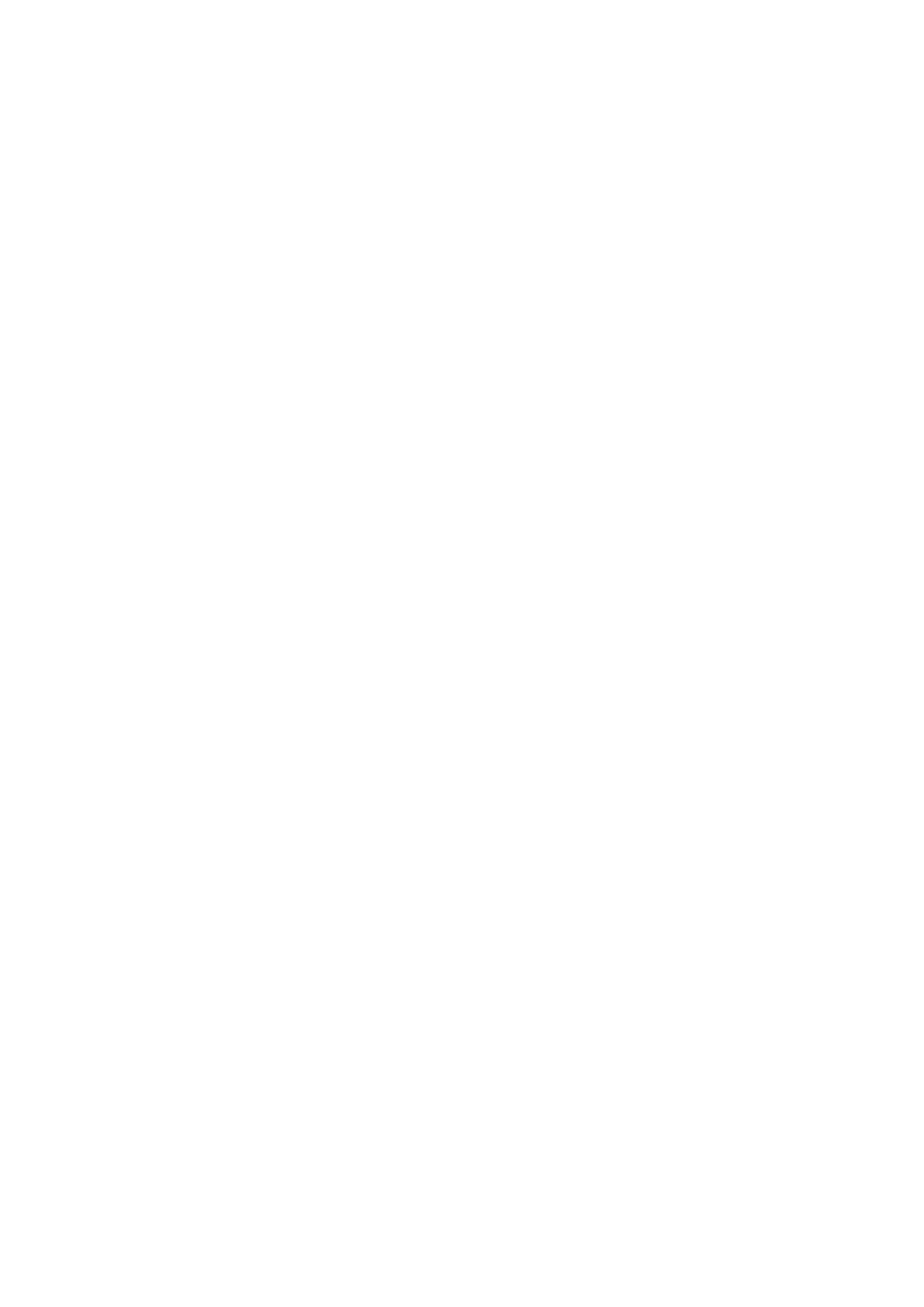# **1 Introduction**

- 1.1 The Office for Budget Responsibility (OBR) was established in 2010 to provide independent and authoritative analysis of the UK's public finances. Alongside the UK Government's Budgets and Autumn Statements, we produce forecasts for the economy and the public finances. We publish these in our *Economic and fiscal outlook (EFO)*.
- 1.2 Since 2012, we have forecast some tax streams that are devolved to the Scottish Parliament, and since last year we have also produced forecasts of taxes that are likely to be devolved to the National Assembly for Wales. Our forecasts for devolved taxes are published alongside each *EFO* and are consistent with our main UK forecasts. As with those UK forecasts, these extend over a five-year forecast period – to 2020-21 in this *EFO*.

# **The Scotland Act 2012**

- 1.3 The Scotland Act 2012 gave new powers to the Scottish Parliament relating to taxation and borrowing. In April 2015, stamp duty land tax (SDLT) and landfill tax were fully devolved to the Scottish Parliament. The Scottish Government replaced SDLT with a new land and buildings transaction tax (LBTT). From April 2016, the Scottish Parliament will be asked to set a Scottish rate of income tax, to replace a 10p reduction from each rate of UK income tax.
- 1.4 The Command Paper: *Strengthening Scotland's Future*[1](#page-2-0) published alongside the Scotland Bill in 2010 – set out our role in providing forecasts of Scottish income tax, landfill tax, stamp duty land tax and aggregates levy receipts.
- 1.5 In September 2014, the Smith Commission recommended the devolution of air passenger duty (APD) to the Scottish Parliament and the assignment of a share of VAT revenues. It also proposed more flexible powers over income tax than those in the 2012 Act. In May 2015, the UK Government committed to implement the Smith Commission recommendations in full, and the resulting Scotland Bill 2015-16 is currently going through the legislative process.

# **The Wales Act 2014**

1.6 The Wales Act 2014 gave new powers to the Welsh Assembly relating to taxation and borrowing. It provides for the full devolution of SDLT and landfill tax from April 2018. Subject to the outcome of a referendum in Wales on the introduction of Welsh rates of income tax, the Welsh Assembly will also be able to set new Welsh rates for each band of

<span id="page-2-0"></span><sup>&</sup>lt;sup>1</sup> Strengthening Scotland's Future, November 2010, Cm 7973.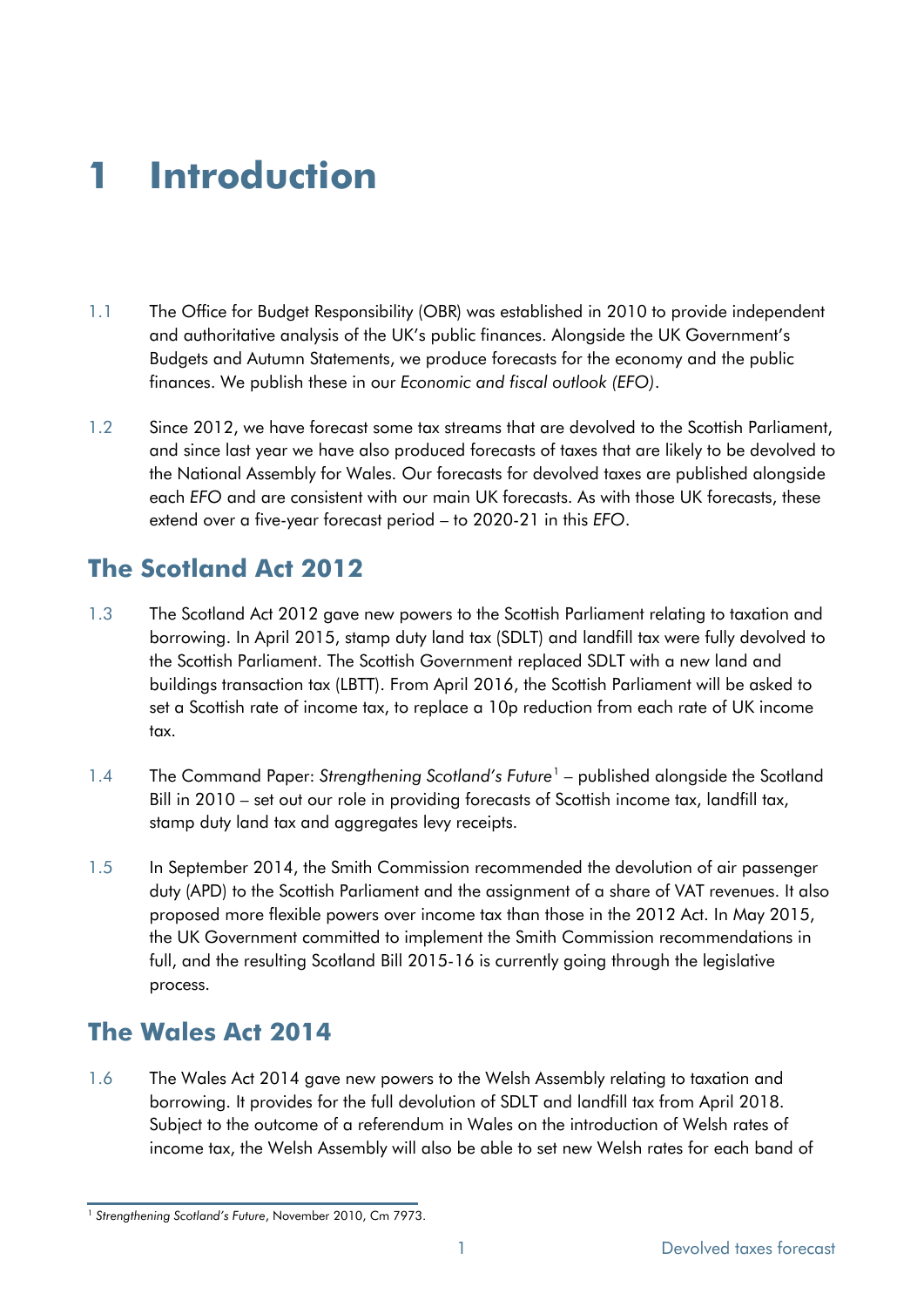income tax that would replace a 10p reduction in the rates of UK income tax. The timing of such a change has not yet been specified. The Government is also intending to devolve aggregates levy, subject to the resolution of current legal challenges.

- 1.7 The Command Paper: *Wales Bill: Financial Empowerment and Accountability[2](#page-3-0)* published alongside the Wales Bill in 2014 – required us to begin to forecast Welsh taxes alongside Autumn Statement 2014 and twice a year thereafter. This currently includes forecasts for stamp duty land tax, landfill tax, aggregates levy and the Welsh rate of income tax. Our forecasts will reflect any Welsh replacement taxes – as with LBTT in Scotland – when details of any changes become sufficiently clear. The Welsh Government's Budget will not be varied in line with fluctuations in tax receipts until the devolution of these taxes has been fully implemented.
- 1.8 The Welsh Government announced, in its *Tax Collection and Management (Wales) Bill* in July 2015, its intention to replace SDLT with a 'land transaction tax' and landfill tax with a 'land disposals tax'. The intended date of Royal Assent for this bill is spring 2016, with a further bill introducing the legislation expected later in the year.

# **Methodology**

- 1.9 We published a methodology note in March 2012 that described how we planned to forecast Scottish tax receipts.<sup>[3](#page-3-1)</sup> It explained that it is not possible to replicate in full the methodology we use to produce our UK-wide forecasts. In particular, the macroeconomic data that we would need to produce a Scottish macroeconomic forecast and economic determinants were generally not available at a Scottish level or were only available with a long lag. That remains the case. We are therefore not able to produce a Scottish macroeconomic forecast to drive the Scotland tax forecast. These challenges apply equally to forecasting Welsh taxes.
- 1.10 Given these challenges, the methodologies we use are generally based on estimating and projecting Scottish and Welsh shares of relevant UK tax streams. We typically assume that the shares will continue at recent average levels, unless available evidence suggests we should adjust those assumptions to ensure our forecasts are central. For example, if a newly announced policy can be expected to have a disproportionate impact on the Scottish or Welsh share of a particular tax, or there is evidence pointing to different trends in an underlying tax base.
- 1.11 The exception to this is our LBTT forecast. As the Scottish Government has to date only published a forecast of LBTT receipts for one year, we sought assistance from HM Revenue and Customs (HMRC) in producing a five-year LBTT forecast. As a new tax, this forecast will clearly be subject to even greater uncertainty than our previous forecasts for the Scottish share of UK SDLT receipts. That forecast was itself subject to considerable uncertainty given its sensitivity to the growth of property transactions, which can be volatile from year to year,

<span id="page-3-0"></span><sup>2</sup> *Wales Bill: Financial Empowerment and Accountability*, March 2014, Cm 8838.

<span id="page-3-1"></span><sup>3</sup> *Forecasting Scottish taxes*, March 2012.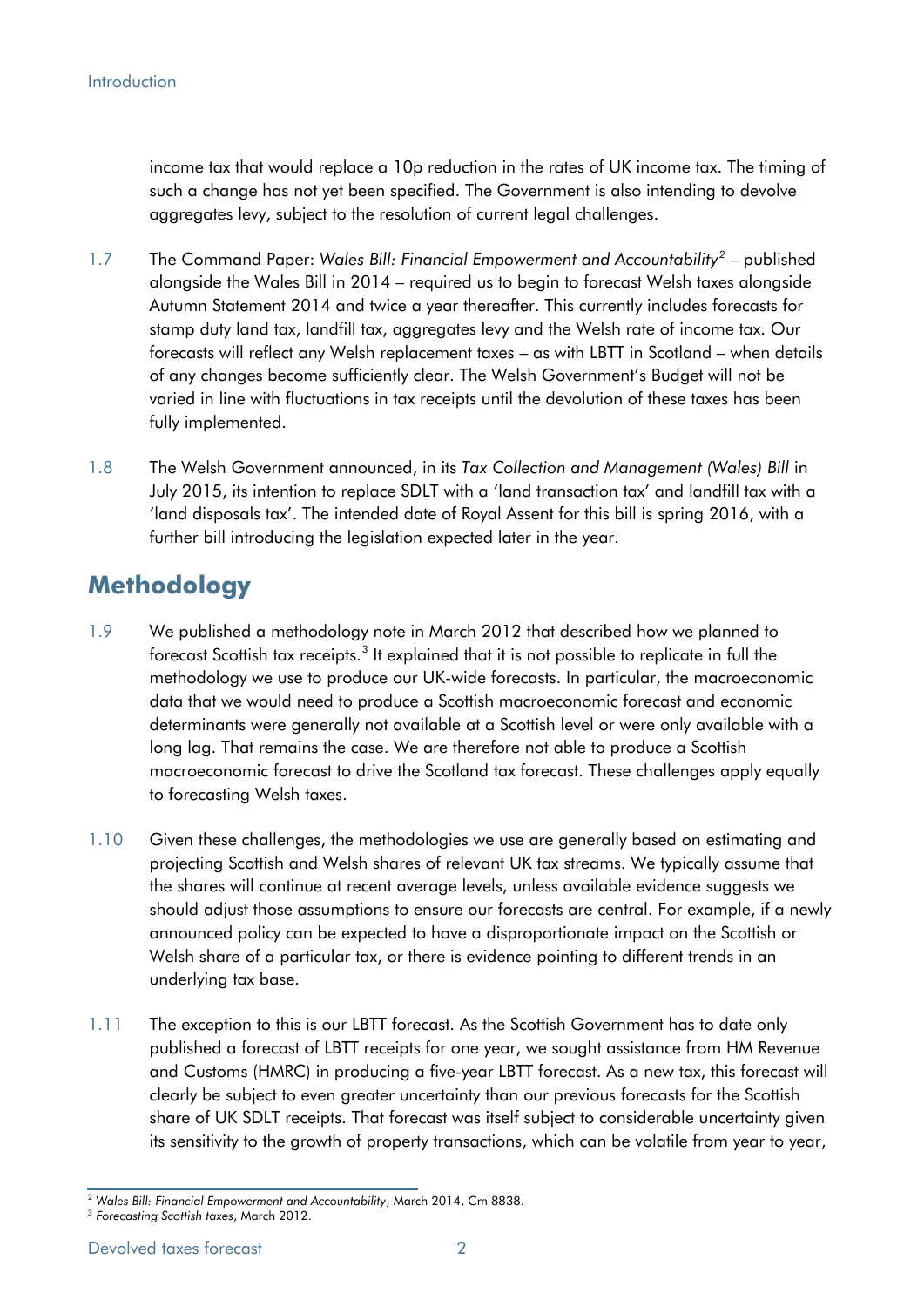and the composition of those transactions, since total receipts are heavily skewed towards transactions at high prices.

- 1.12 As with our UK forecasts, the methodology and the forecasts represent the collective view of the three independent members of the OBR's Budget Responsibility Committee (BRC). The BRC takes full responsibility for the judgements that underpin them.
- 1.13 We consider these methodologies to remain work-in-progress. The OBR's role in forecasting started three years ahead of the initial devolution of these taxes in Scotland. This has allowed us to develop and improve forecasts in light of experience and the availability of new information sources.

# **The forecast process**

- 1.14 The process for producing the devolved tax forecasts has been as follows:
	- HMRC officials produced draft Scottish and Welsh tax forecasts on our behalf using our near-final pre-measures UK economy and fiscal forecasts. This took into the latest available information on LBTT and landfill tax in Scotland, which have been in effect since April 2015. The BRC and OBR staff discussed these forecasts with HMRC, Scottish Government, Scottish Fiscal Commission and Welsh Government officials on 6 November; and
	- in the final week before the Autumn Statement, HMRC officials provided us with a final set of Scottish and Welsh forecasts using our final post-measures UK economy and fiscal forecasts, and taking into account Autumn Statement policy measures. Due to the confidentiality of the measures, we were unable to involve the Scottish Government and Welsh Government in this stage of the process.
- 1.15 The Scottish Government produced a forecast for 2015-16 receipts from the new Scottish LBTT and landfill tax in its Draft Budget in October 2014. The Scottish Government has not provided us with information about expected receipts from these taxes over the remainder of our five-year forecast period, so HMRC produced these forecasts at our request. We will continue to work with the Scottish and Welsh Governments, and with the Scottish Fiscal Commission, to ensure that we can bring all relevant information to bear in producing these forecasts. At this stage, the forecast we present in this document is our own. Differences between our own forecast and the Scottish Government forecasts for 2015-16 are explained in Chapters 3 and 4.

# **Summary of forecasts**

1.16 Tables 1.1 and 1.2 detail the forecasts for the Scottish and Welsh taxes.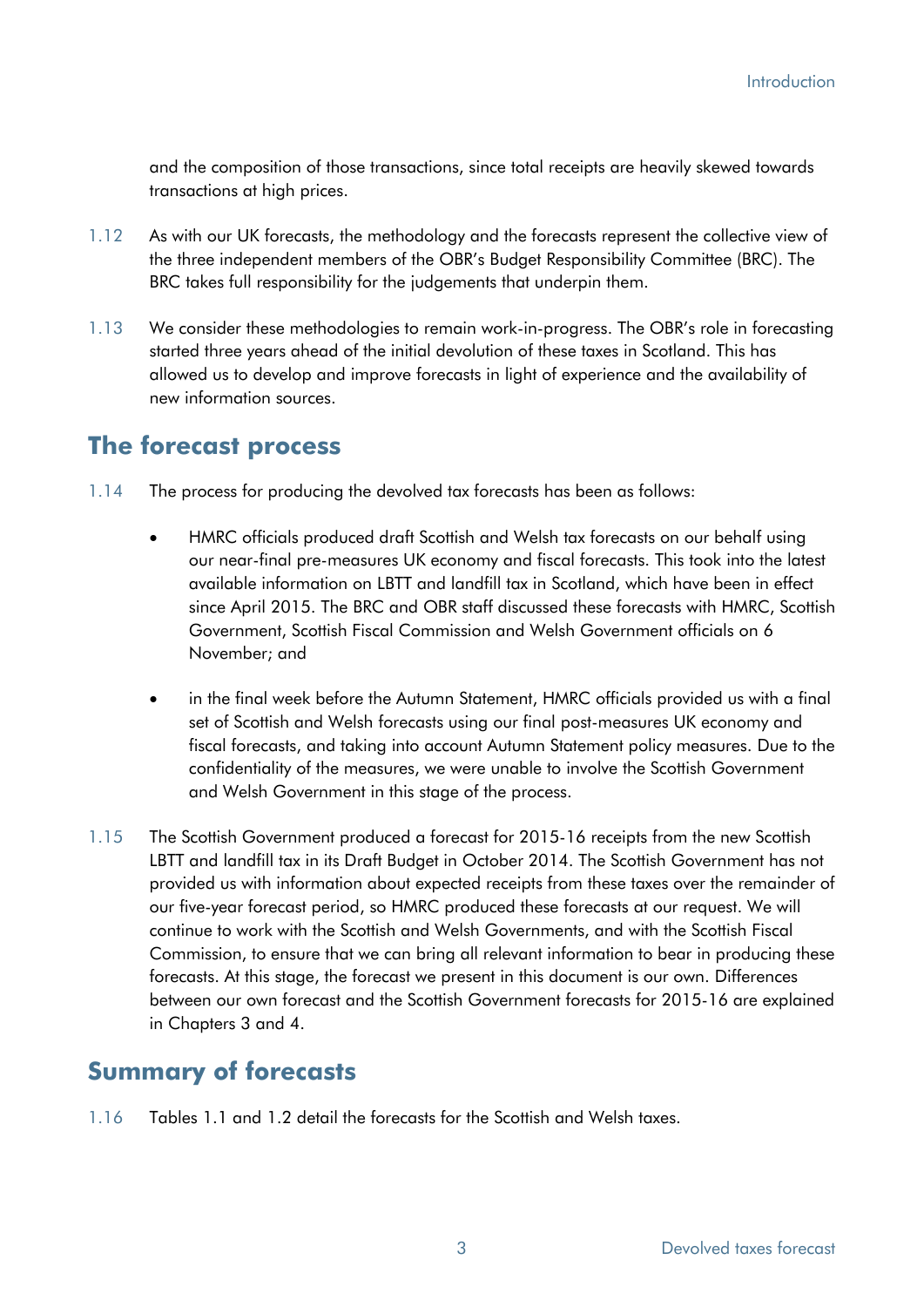|                 |         | $£$ million |         |         |         |         |  |  |  |  |  |
|-----------------|---------|-------------|---------|---------|---------|---------|--|--|--|--|--|
|                 | 2015-16 | 2016-17     | 2017-18 | 2018-19 | 2019-20 | 2020-21 |  |  |  |  |  |
| Income tax      | 4649    | 4900        | 5226    | 5521    | 5802    | 6148    |  |  |  |  |  |
| LBTT            | 397     | 496         | 557     | 628     | 700     | 769     |  |  |  |  |  |
| Landfill tax    | 140     | 131         | 120     | 120     | 127     | 140     |  |  |  |  |  |
| Aggregates levy | 46      | 43          | 39      | 39      | 42      | 46      |  |  |  |  |  |
| Total           | 5232    | 5569        | 5942    | 6309    | 6671    | 7104    |  |  |  |  |  |

## Table 1.1: Summary of November 2015 Scottish tax forecasts

# Table 1.2: Summary of November 2015 Welsh tax forecasts

|                 |         |         | $£$ million |         |         |         |
|-----------------|---------|---------|-------------|---------|---------|---------|
|                 | 2015-16 | 2016-17 | 2017-18     | 2018-19 | 2019-20 | 2020-21 |
| Income tax      | 2023    | 2124    | 2267        | 2400    | 2528    | 2681    |
| <b>SDLT</b>     | 163     | 184     | 204         | 227     | 251     | 273     |
| Landfill tax    | 46      | 44      | 40          | 40      | 42      | 47      |
| Aggregates levy | 29      | 29      | 31          | 31      | 31      | 32      |
| Total           | 2260    | 2381    | 2543        | 2698    | 2852    | 3032    |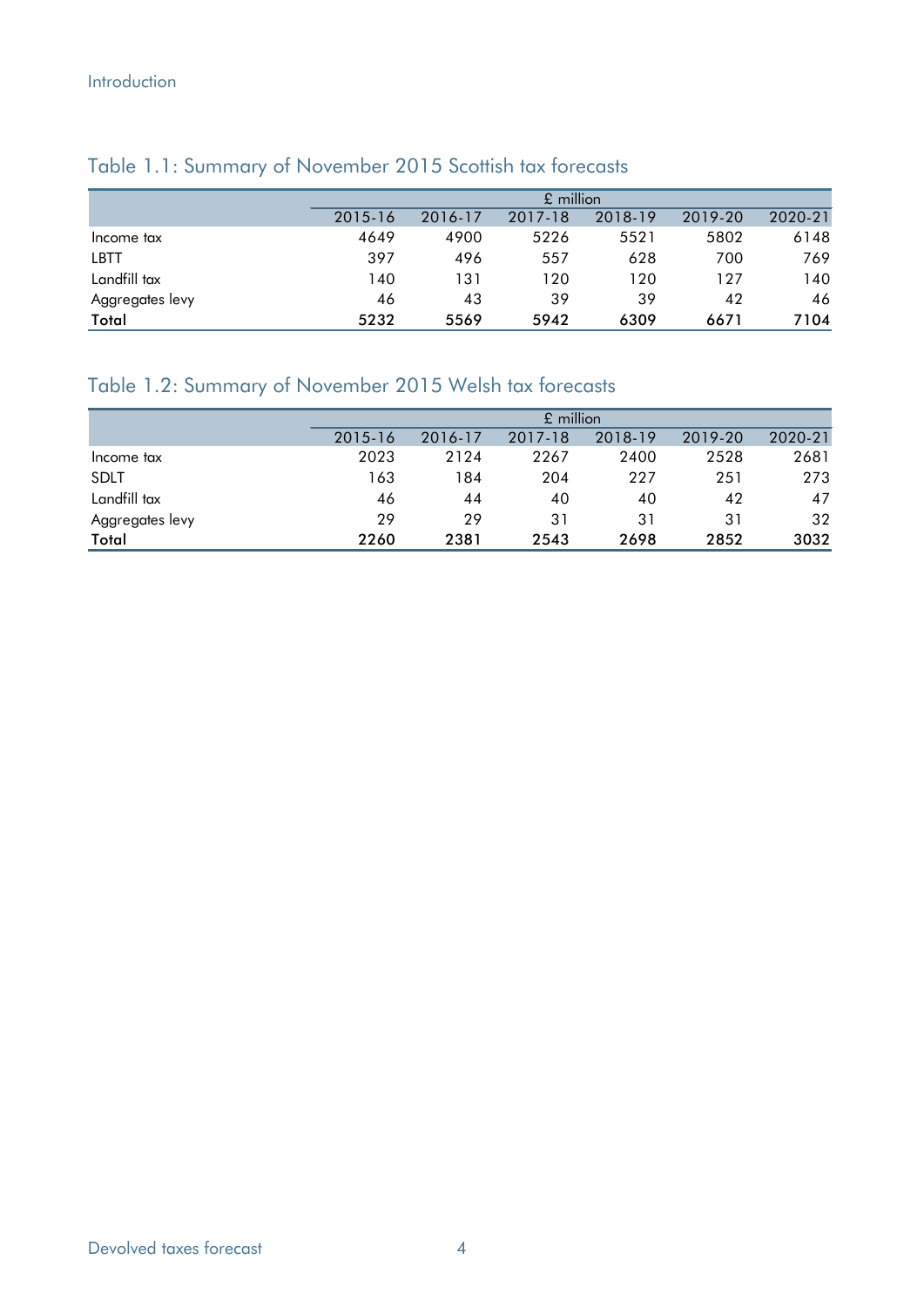# **2 Income tax**

# **Scottish rate of income tax**

- 2.1 Under the Scotland Act 2012, the existing basic, higher and additional rates of income tax levied by the UK Government will, from April 2016, be reduced by 10p in the pound for those individuals defined as Scottish taxpayers. The Scottish Parliament will then levy a new Scottish rate of income tax, which will apply equally to Scottish taxpayers in all the main UK bands. The new Scottish rate of income tax will need to be set every year by the Scottish Parliament. The block grant from the UK Government to the Scottish Government will then be reduced to reflect the fiscal impact of the devolution of these tax-raising powers.
- 2.2 The Scottish rate of income tax will be paid by Scottish taxpayers, who will be defined as a UK taxpayer either resident in Scotland or whose closest connection is with Scotland. It will be levied on non-savings, non-dividend income liabilities (i.e. earnings from employment, self-employment, pension income, foreign income, taxable benefits and income from property). Tax liabilities for a particular year would include both PAYE (pay-as-you-earn income tax, which is largely paid in the same year as the activity that created the tax liability) and self-assessment (which is usually paid in the year after the activity that took place to create the tax liability).
- 2.3 The Scotland Bill 2015-16 currently going through Parliament allows for wider ranging powers over income tax, including the power to vary the three rates – basic, higher and additional – separately, as well as creating new bands. These would still on a non-savings, non-dividend basis. However, until sufficient detail about the new proposals is available, our forecast continues to be based on the 2012 definition. Similarly, as the Scottish Government has not yet set rates, we assume a 10p rate is levied in every year.

# **Welsh rate of income tax**

- 2.4 The Wales Act 2014 includes provision for a referendum to determine whether the Welsh Assembly will be able to introduce a Welsh rate of income tax. The income tax levied by the UK Government would be reduced by 10p in the pound for those individuals defined as Welsh taxpayers. The Welsh Assembly would then levy separate Welsh rates for each band of income tax. The new Welsh income tax rates would need to be set every year by the Welsh Assembly. The block grant from the UK Government to Wales would then be reduced to reflect the fiscal impact of the devolution of these tax-raising powers.
- 2.5 The forecasts presented in this document assume that the referendum results in the implementation of Welsh rates of income tax and that the Welsh Assembly then levies a 10p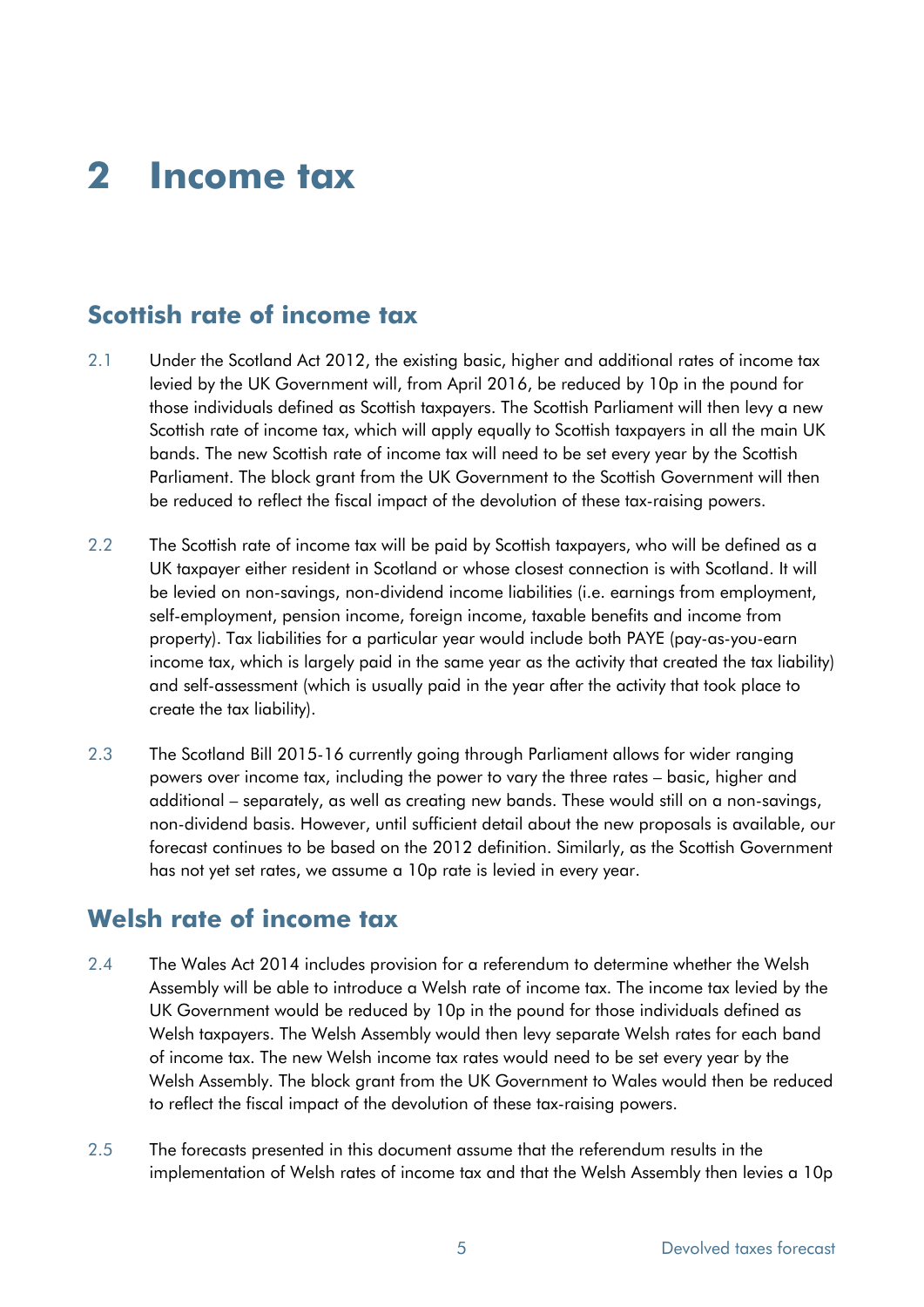rate across all the income tax bands in every year. It will also be levied on non-savings, non-dividend income liabilities.

# **Methodology**

- 2.6 We generate a UK forecast for non-savings, non-dividend income tax liabilities from the full UK income tax liabilities forecast published in our *EFO*. The key components of the UK forecast are:
	- total pay-as-you-earn (PAYE) liabilities;
	- self-assessment (SA) liabilities on non-savings, non-dividend income. The UK forecast for SA in the *EFO* is on a receipts basis (i.e. when the cash is received). For this forecast this is adjusted to be on a liabilities basis (i.e. when the activity occurred) and to exclude the savings and dividend elements of SA; and
	- PAYE repayments and repayments to pension providers, from our income tax repayments forecast.
- 2.7 We apply the latest estimated Scottish and Welsh shares to the UK total of these forecast components. We then include deductions in respect of the Scottish and Welsh shares of Gift Aid repayments. Finally, we add estimates of the Scottish and Welsh income tax element of new policy measures announced in this Autumn Statement.
- 2.8 Information on the share of UK income tax in Scotland and Wales is derived from the Survey of Personal Incomes (SPI), an annual survey based on a sample of about 700,000 individuals in contact with HMRC during the course of the year through the PAYE, SA or repayment claim systems. This is only available with a long lag, with data currently only available up to 2012-13. In the run up to the devolution of the Scottish rate of income tax, HMRC will identify each individual taxpayer as Scottish or not, and flag them as such on its PAYE and SA systems. Once this has been done, it will be possible to determine the Scottish share of UK liabilities with much greater precision and timeliness.
- 2.9 The Scottish and Welsh shares can be affected by a number of factors. These include:
	- different economic trends between Scotland/Wales and the UK as a whole;
	- different movements in the income distribution between Scotland/Wales and the UK; and
	- different effects of policy measures.
- 2.10 The Scottish share was very stable from 2001-02 to 2010-11 with the share close to 3.15 per cent in most years – but fell in both 2011-12 and 2012-13. The share in Wales has been more uneven and it has trended down since 2003-04. Table 2.1 shows the estimates of the Scottish and Welsh share from the SPI.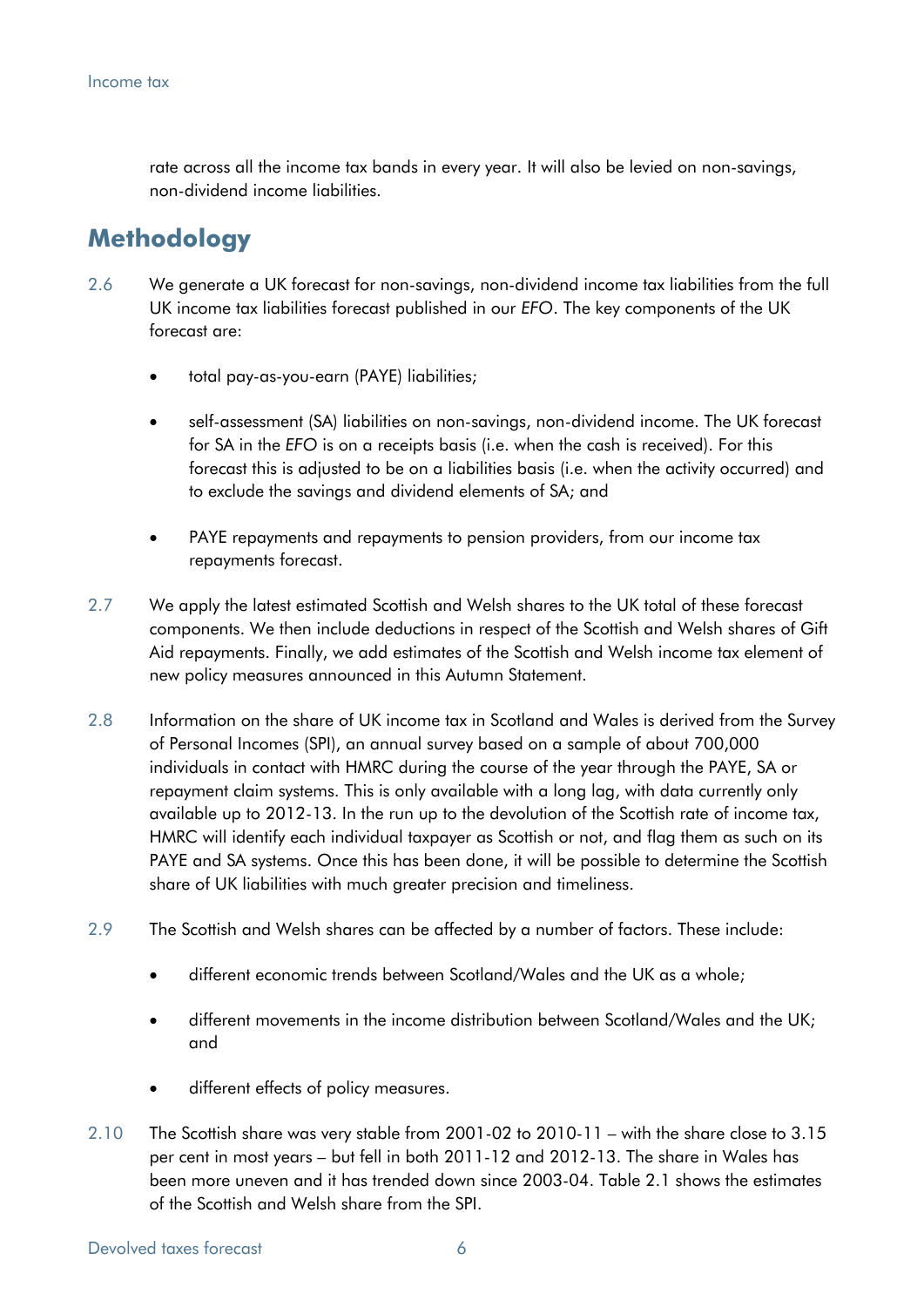| Per cent of UK total for non-savings, non-dividend liabilities                |                                                                                     |  |  |  |  |  |  |  |                                                                      |  |  |  |  |
|-------------------------------------------------------------------------------|-------------------------------------------------------------------------------------|--|--|--|--|--|--|--|----------------------------------------------------------------------|--|--|--|--|
|                                                                               | 99-00 00-01 01-02 02-03 03-04 04-05 05-06 06-07 07-08 08-09 09-10 10-11 11-12 12-13 |  |  |  |  |  |  |  |                                                                      |  |  |  |  |
| Scotland 3.04 3.03 3.14 3.15 3.23 3.15 3.13 3.15 3.14 n/a 3.16 3.15 3.08 3.04 |                                                                                     |  |  |  |  |  |  |  |                                                                      |  |  |  |  |
| Wales                                                                         |                                                                                     |  |  |  |  |  |  |  | 1.45 1.40 1.48 1.51 1.55 1.53 1.50 1.47 1.44 n/a 1.42 1.42 1.37 1.34 |  |  |  |  |

#### Table 2.1: Scottish and Welsh historic income tax shares

2.11 These different shares of UK income tax can partly be explained by different labour market trends in Wales and Scotland relative to the rest of the UK. Charts 2.1 and 2.2 show that employment and unemployment trends in Scotland have generally been more similar to the UK as a whole than has been the case in Wales. In particular, the employment rate has typically been lower in Wales, mainly reflecting a higher inactivity rate. The latest unemployment rate in Wales is 6.1 per cent; in Scotland it is 6.0 per cent. Both are significantly higher than the current unemployment rate of 5.3 per cent in the UK as whole.

Chart 2.1: Employment rates in the UK, Scotland and Wales

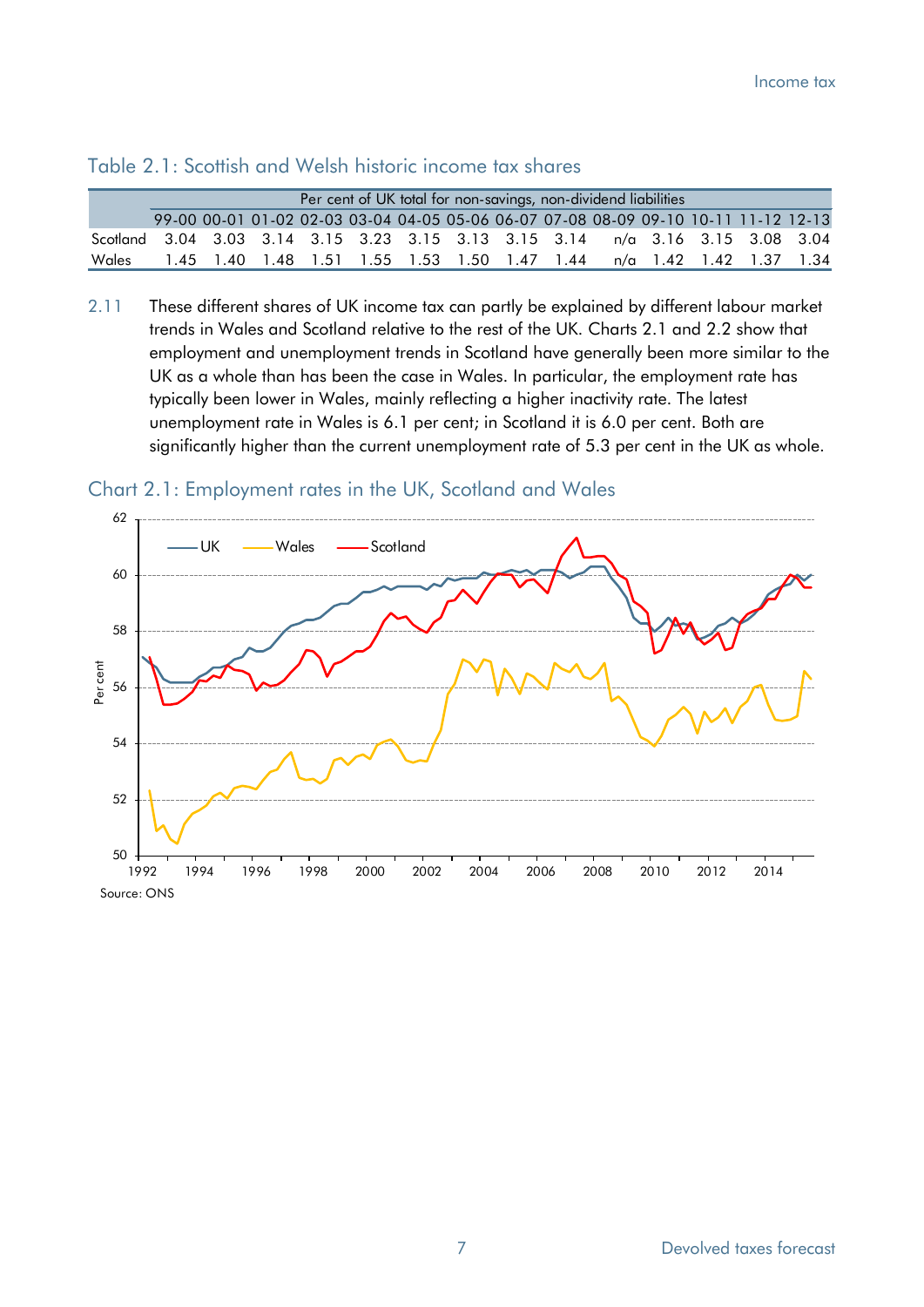

### Chart 2.2: Unemployment rates in the UK, Scotland and Wales

- 2.12 The main factors behind the drops in Scottish and Welsh shares of income tax since 2009- 10 are likely to be the asymmetric effects of policy measures. In recent years, revenueraising policies have generally affected the top end of the income distribution. These include the additional rate of income tax that applies to incomes over £150,000, the withdrawal of personal allowances over £100,000, freezes in the basic rate limit and higher rate thresholds and a number of anti-avoidance measures. In contrast, tax cuts such as raising the personal allowance to £11,000 by 2016-17 have had more of an effect at the lower end of the income distribution.
- 2.13 Chart 2.3 shows the proportion of total taxpayer income by income bands. Compared to the UK, the proportion of taxpayer income attributable to individuals with incomes below £30,000 is higher in Scotland, and particularly so in Wales. We have therefore made adjustments to the Scottish and Welsh share to account for recent policy measures that are not yet reflected in the SPI data.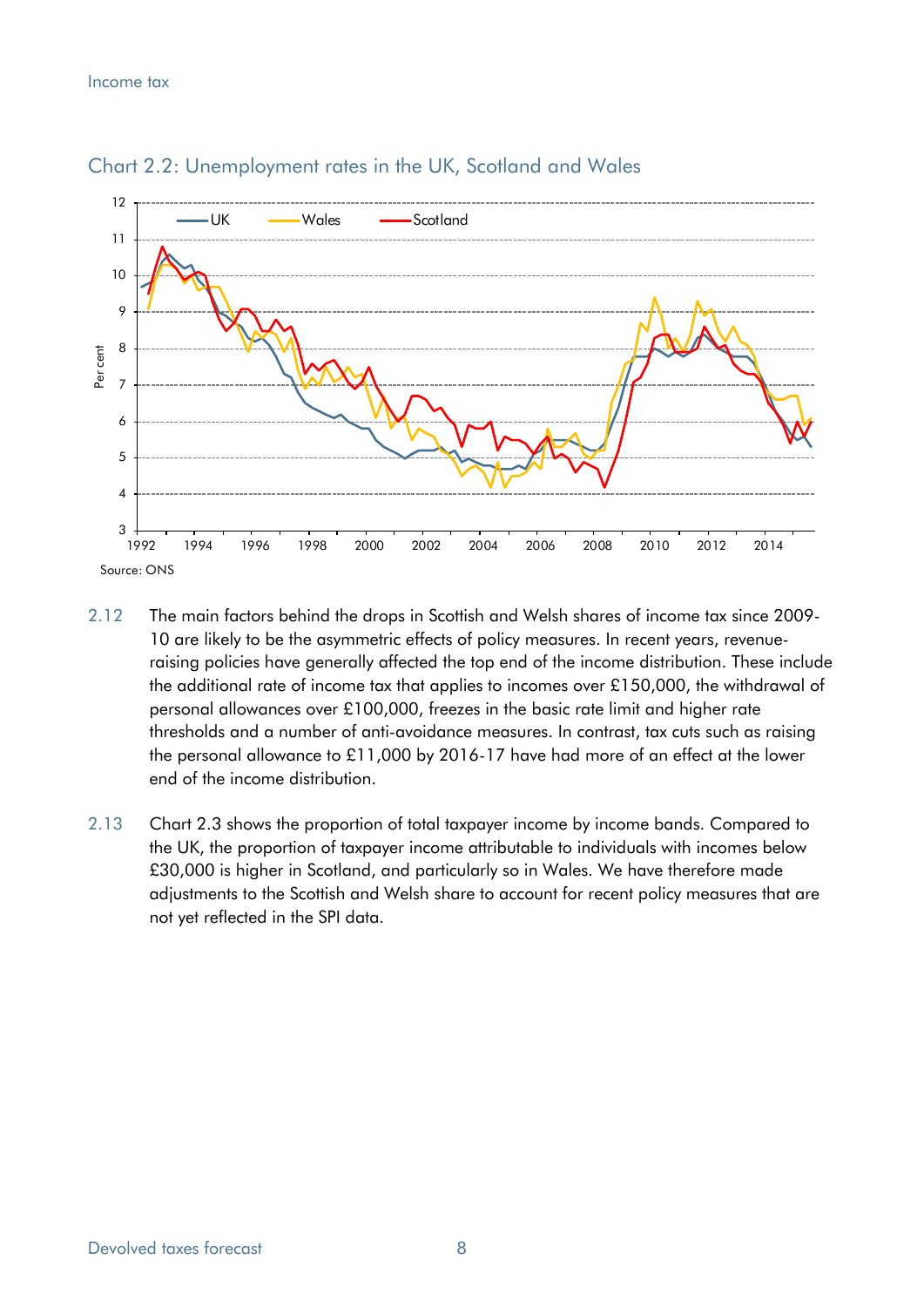

## Chart 2.3: Proportion of total taxpayer income by income bands (2012-13)

2.14 The final step in our forecast process is to add the estimated Scottish and Welsh share of newly announced policy measures to generate the post-measures forecast.

# **UK forecast**

- 2.15 Table 2.2 shows the UK forecast of tax liabilities on non-savings, non-dividend income. To aid comparison we present both the current and previous July forecast before the effect of policy measures. Compared to our July forecast, estimates of outturn receipts have been revised down in 2012-13 but up in 2013-14. Analysis of 2013-14 SA returns suggests that liabilities for non-savings, non-dividend income were stronger than we estimated in July. This provides a higher starting point for the SA element of the forecast that is pushed through the forecast. The higher forecast for SA liabilities also pushes up the provisional UK outturn in 2014-15. Compared with July, our latest forecast rises faster in the near term but slows in later years, resulting in a forecast that is little changed by 2020-21. Receipts are expected to rise by 32 per cent over the forecast period.
- 2.16 In terms of the main economic determinants that feed into the income tax forecast, wages and salaries growth is slightly higher over the first few years of the forecast but lower thereafter, with the cumulative growth over the period a little lower than in July. That has been the main driver of the revised profile of tax liabilities shown in Table 2.2. Within that, employment growth has been revised up a little, while average earnings growth is stronger in 2015-16 but has been revised down a little in each subsequent year, partly due to our assumption that employers will pass most of the cost of the new apprenticeship levy onto their employees.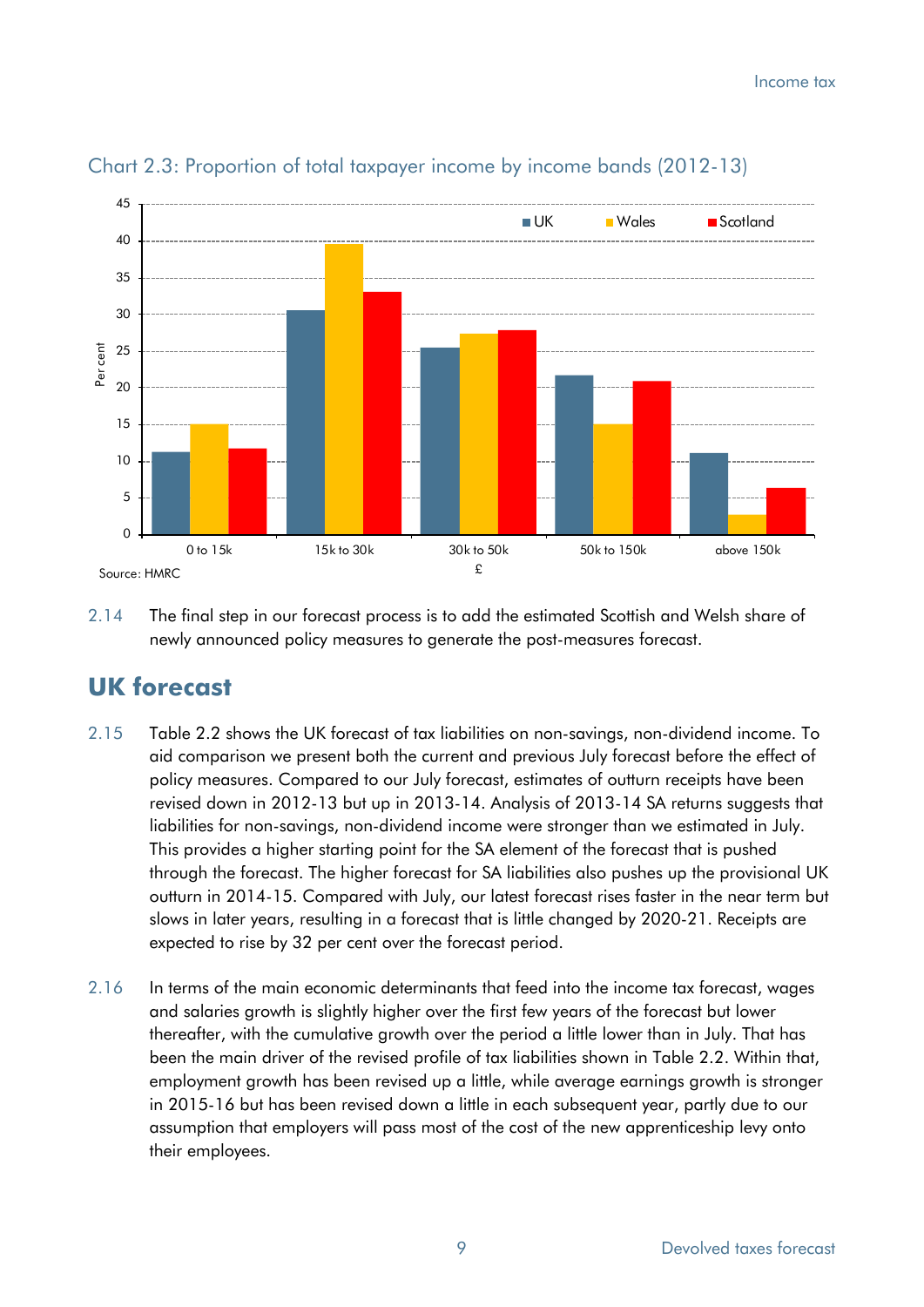|                                            |        |       |       |       | £ billion |       |       |       |                                                                         |
|--------------------------------------------|--------|-------|-------|-------|-----------|-------|-------|-------|-------------------------------------------------------------------------|
|                                            |        |       |       |       |           |       |       |       | 2012-13 2013-14 2014-15 2015-16 2016-17 2017-18 2018-19 2019-20 2020-21 |
| July 2015 (excluding<br>July measures) (a) | 142.2  | 147.2 | 153.3 | 160.5 | 171.7     | 182.0 | 191.8 | 203.7 | 217.6                                                                   |
| November 2015 (inc<br>July measures)       | 141.5  | 148.8 | 155.4 | 164.5 | 175.0     | 185.4 | 195.3 | 205.4 | 217.5                                                                   |
| November 2015 (exc<br>July measures) (b)   | 141.5  | 148.8 | 155.4 | 164.3 | 173.3     | 184.5 | 194.9 | 205.4 | 217.5                                                                   |
| Difference (b) - (a)                       | $-0.7$ |       | 2.1   | 3.8   | 1.6       | 2.5   | 3.1   |       | $0.0^{\circ}$                                                           |

Table 2.2: UK forecast of tax liabilities on non-savings, non-dividend income

- 2.17 PAYE receipts in 2015-16 have been boosted by the pension flexibility reforms. Pension withdrawals have been slightly higher than expected so far this year and we assume a yield of around £0.9 billion from these withdrawals over the whole of 2015-16, around £0.2 billion higher than previously assumed. Estimates of pension withdrawals and the extent to which the reforms also lead to higher pension contributions (and higher tax relief) remain subject to significant uncertainty. We have not revised our forecast for future years. The July Budget announced a delay in the implementation of the March 2015 measure on secondary annuities to 2017. That reduces receipts by around £0.5 billion in 2016-17 but increases them in 2018-19 as the effect has simply been pushed forward a year. We still consider this costing to be subject to very high uncertainty, with the range of possible outcomes around the central estimate including the possibility that a secondary market does not develop and no receipts are generated.
- 2.18 SA receipts in 2015-16 should be boosted by previously announced measures on partnership income and accelerated payments, and by the strong growth in selfemployment in 2014. A number of other measures announced in the July Budget – including the changes in non-domicile rules, HMRC compliance measures and restrictions on residential landlords' deductions from taxable income – are all expected to boost receipts.
- 2.19 A number of policy measures that increase non-savings, non-dividends income tax receipts have been announced in this Autumn Statement:
	- an increase in company car tax;
	- the introduction of penalties linked with the general anti-abuse rule;
	- a measure that encourages small business to pay their tax digitally;
	- restrictions on the use of reliefs for energy investments by venture capital trusts; and
	- the postponement of two planned increases in pensions contributions for automatically enrolled employees.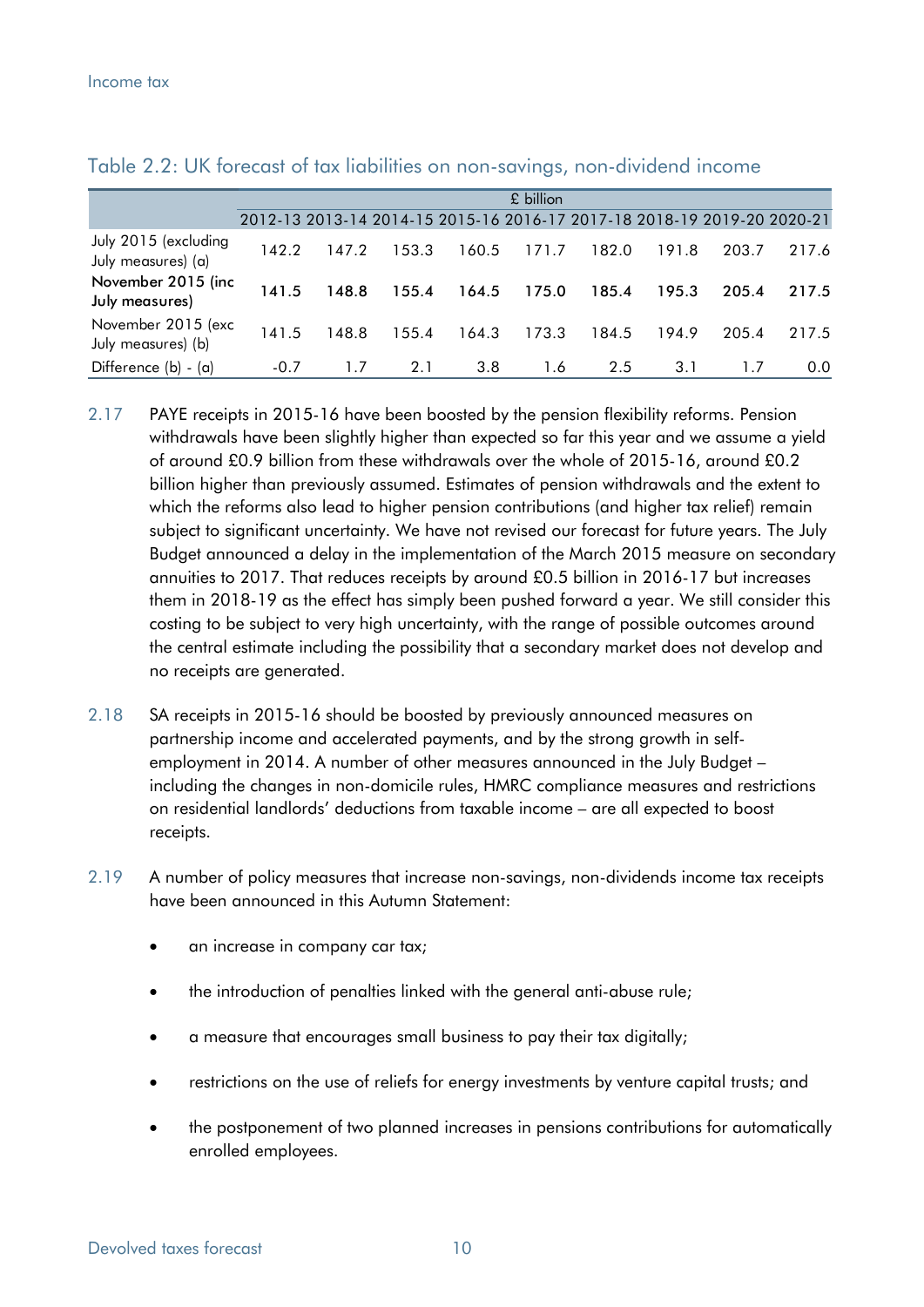- 2.20 Two measures announced in this Autumn Statement lead to a fall in non-savings, nondividends income tax receipts:
	- a higher rate of SDLT on the purchase of additional residential properties (which only affects the forecast for Welsh income tax, given that no higher rate has been announced for Scotland's land and buildings transactions tax); and
	- the impact on employer supported childcare of the changes to eligibility for tax-free childcare.
- 2.21 The measure to restrict company distributions is forecast to raise income tax receipts in the UK by between £25 million and £55 million a year, but it will not affect the definition used in either the Scottish or the Welsh rate of income tax since it affects dividend income.

# **Scottish forecast**

2.22 Table 2.3 shows our latest forecast of the Scottish share of income tax. Data from the 2012- 13 SPI became available in January 2015 and suggests that the Scottish share in 2012-13 was 3.04 per cent. This is the same information on which we based our July forecast. We expect a further fall in the Scottish share over the forecast period as a result of the asymmetric effect of policy measures in recent years. This pattern continues with the new policy measures announced in this Autumn Statement, with the tax increases focused on those with higher incomes, which reduces the Scottish share. We have not made any further adjustments to the share as the effects of the measures are dealt with separately.

|               | Per cent of UK total for non-savings, non-dividend liabilities |                                                                         |     |      |      |      |      |      |      |  |  |
|---------------|----------------------------------------------------------------|-------------------------------------------------------------------------|-----|------|------|------|------|------|------|--|--|
|               |                                                                |                                                                         |     |      |      |      |      |      |      |  |  |
|               |                                                                | 2012-13 2013-14 2014-15 2015-16 2016-17 2017-18 2018-19 2019-20 2020-21 |     |      |      |      |      |      |      |  |  |
| July 2015     | 3.04                                                           | 2.91                                                                    | 291 | 2.89 | 2.89 | 2.89 | 2.89 | 2.88 | 2.88 |  |  |
| November 2015 | 3.04                                                           | 291                                                                     | 291 | 2.89 | 2.88 | 2.87 | 2.87 | 2.87 | 2.87 |  |  |

## Table 2.3: Scottish share of income tax

2.23 Table 2.4 provides a forecast for Scottish income tax liabilities on non-savings, non-dividend income. These are the liabilities specifically for the Scottish rate. Prior to a decision in the Scottish Parliament on the new Scottish tax rate for 2016-17, the forecast assumes that a 10p Scottish rate will be levied. In line with the UK forecast, we expect higher growth in tax liabilities in the near term but slower growth in the final years of the forecast compared with July.

#### Table 2.4: Scottish income tax forecast

|                                                    |      | $£$ million |      |                                                                 |      |      |      |      |  |  |  |  |
|----------------------------------------------------|------|-------------|------|-----------------------------------------------------------------|------|------|------|------|--|--|--|--|
|                                                    |      |             |      | 2013-14 2014-15 2015-16 2016-17 2017-18 2018-19 2019-20 2020-21 |      |      |      |      |  |  |  |  |
| Scottish income tax liabilities<br>(pre-measures)  | 4288 | 4449        | 4648 | 4894                                                            | 5208 | 5501 | 5793 | 6134 |  |  |  |  |
| New measures                                       |      | 0           |      | -6                                                              | 18   | 20   |      | 15   |  |  |  |  |
| Scottish income tax<br>liabilities (post-measures) | 4288 | 4449        | 4649 | 4900                                                            | 5226 | 5521 | 5802 | 6148 |  |  |  |  |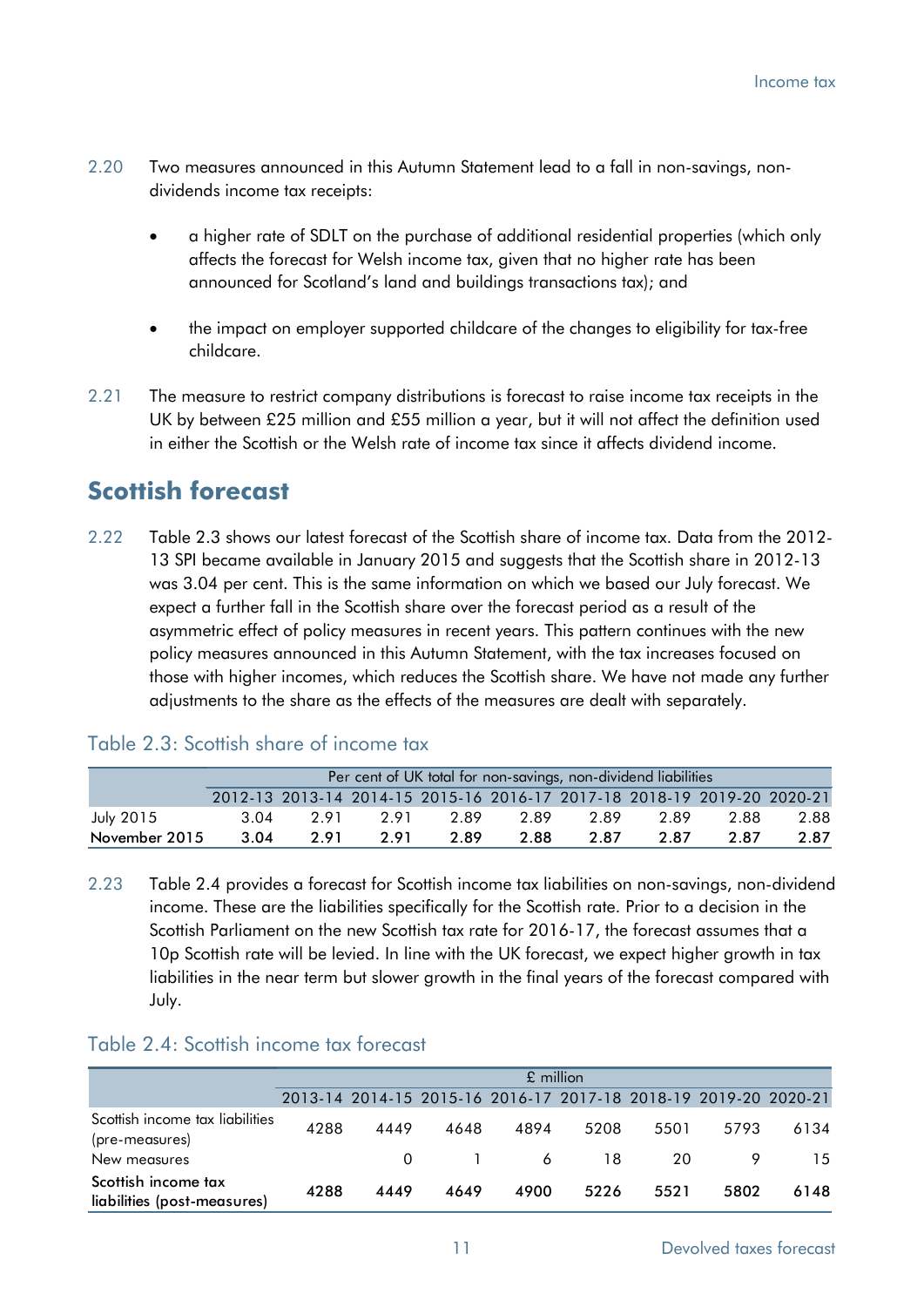2.24 Table 2.5 provides a breakdown of the change in the Scottish income tax forecast since July. Receipts are higher in every year of the forecast except for 2020-21. The main driver of this is the UK forecast outlined above but there is also a positive effect from Autumn Statement measures, particularly from changes to automatic enrolment pension contributions and company car tax. These outweigh the reduction in the forecast for the Scottish share shown in Table 2.3.

|                                        |          |          |                                                                 | $£$ million |          |       |       |       |
|----------------------------------------|----------|----------|-----------------------------------------------------------------|-------------|----------|-------|-------|-------|
|                                        |          |          |                                                                 |             | Forecast |       |       |       |
|                                        |          |          | 2013-14 2014-15 2015-16 2016-17 2017-18 2018-19 2019-20 2020-21 |             |          |       |       |       |
| <b>July 2015</b>                       | 4240     | 4415     | 4590                                                            | 4868        | 5147     | 5431  | 5781  | 6187  |
| November 2015                          | 4288     | 4449     | 4649                                                            | 4900        | 5226     | 5521  | 5802  | 6148  |
| Change in income tax                   | 49       | 34       | 59                                                              | 32          | 78       | 90    | 21    | $-38$ |
| of which:                              |          |          |                                                                 |             |          |       |       |       |
| Scottish share                         | - 1      | $-2$     | $-2$                                                            | $-11$       | $-18$    | $-18$ | $-19$ | $-24$ |
| Other (including previous<br>measures) | 0        | $-25$    | $-56$                                                           | $-59$       | $-19$    | $-14$ | $-20$ | $-27$ |
| New measures                           | $\Omega$ | $\Omega$ |                                                                 | 6           | 18       | 20    | 9     | 15    |
| UK forecast                            | 49       | 61       | 115                                                             | 97          | 97       | 103   | 50    | $-2$  |

#### Table 2.5: Changes in Scottish income tax since July

# **Welsh forecast**

2.25 Table 2.6 shows our forecast for the Welsh share of income tax. The 2012-13 SPI data published in January 2015 indicate a Welsh share of 1.34 per cent. This is the same information on which we based our July forecast. As with the Scottish share, the asymmetric effect of policy measures is likely to be the key factor behind the recent drop. We expect the share to edge lower until 2016-17, from where we assume it will be flat at a slightly lower level than we assumed in July.

#### Table 2.6: Welsh share of income tax

|               | Per cent of UK total for non-savings, non-dividend liabilities |                                                                         |      |      |      |           |      |      |      |  |  |
|---------------|----------------------------------------------------------------|-------------------------------------------------------------------------|------|------|------|-----------|------|------|------|--|--|
|               |                                                                | 2012-13 2013-14 2014-15 2015-16 2016-17 2017-18 2018-19 2019-20 2020-21 |      |      |      |           |      |      |      |  |  |
| July 2015     |                                                                | 134 127                                                                 | 1.27 | 126  |      | 1.25 1.25 | 1,26 | 1.26 | 1.26 |  |  |
| November 2015 | 1.34                                                           | 1.27                                                                    | 127  | 1.26 | 1.25 | 1.25      | 1.25 | 1.25 | 1.25 |  |  |

2.26 Table 2.7 provides a forecast for Welsh income tax liabilities on non-savings, non-dividend income. These are the liabilities specifically for the Welsh rate. It assumes that a 10p rate is implemented by the Welsh Assembly. Again, in line with the UK forecast we expect higher growth in tax liabilities in the near term, but slower growth in the final years of the forecast period compared with July.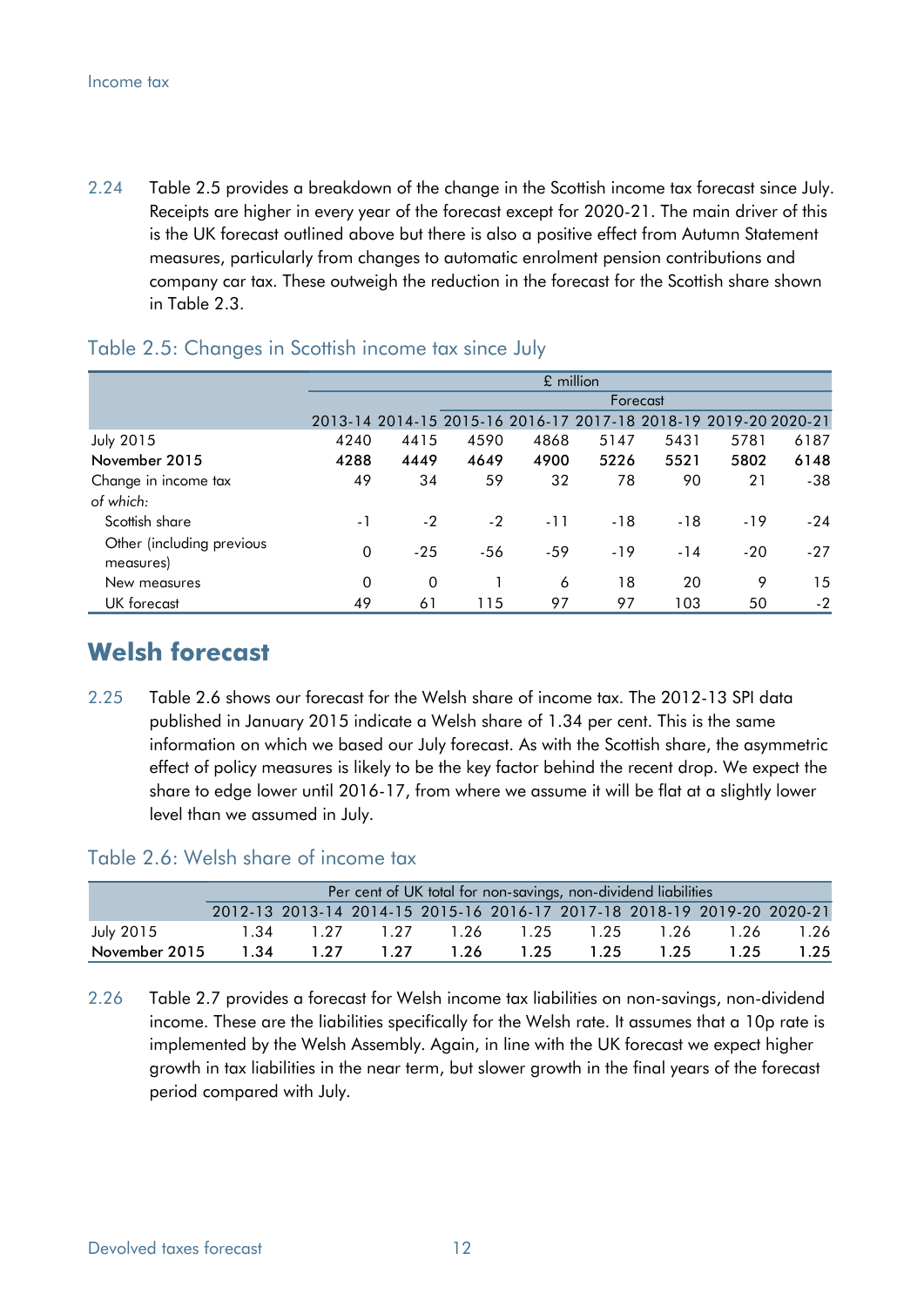### Table 2.7: Welsh income tax forecast

|                                                 |      | $£$ million |      |                                                                 |      |      |      |      |  |  |  |
|-------------------------------------------------|------|-------------|------|-----------------------------------------------------------------|------|------|------|------|--|--|--|
|                                                 |      |             |      | 2013-14 2014-15 2015-16 2016-17 2017-18 2018-19 2019-20 2020-21 |      |      |      |      |  |  |  |
| Welsh income tax liabilities<br>(pre-measures)  | 1868 | 1940        | 2022 | 2122                                                            | 2259 | 2391 | 2522 | 2675 |  |  |  |
| New measures                                    |      |             |      | $\overline{\mathbf{3}}$                                         | -8   | 10.  |      | 6    |  |  |  |
| Welsh income tax<br>liabilities (post-measures) | 1868 | 1940        | 2023 | 2124                                                            | 2267 | 2400 | 2528 | 2681 |  |  |  |

2.27 Table 2.8 provides a breakdown of the changes in the Welsh income tax forecast since July. Receipts are higher in every year of the forecast except 2020-21. The main driver of this is the UK forecast outlined above. As with Scotland, there is also a positive effect from announced measures in this Autumn Statement, particularly from changes to automatic enrolment pension contributions and company car tax. This outweighs the small reduction in the forecast for the Welsh share shown in Table 2.6.

## Table 2.8: Changes in Welsh income tax since July

|                                        |          |             |       |              | $£$ million |                                                                 |       |       |
|----------------------------------------|----------|-------------|-------|--------------|-------------|-----------------------------------------------------------------|-------|-------|
|                                        |          |             |       |              |             | Forecast                                                        |       |       |
|                                        |          |             |       |              |             | 2013-14 2014-15 2015-16 2016-17 2017-18 2018-19 2019-20 2020-21 |       |       |
| <b>July 2015</b>                       | 1846     | 1924        | 1996  | 2107         | 2228        | 2357                                                            | 2515  | 2695  |
| November 2015                          | 1868     | 1940        | 2023  | 2124         | 2267        | 2400                                                            | 2528  | 2681  |
| Change in income tax                   | 22       | 16          | 27    | 17           | 39          | 43                                                              | 13    | $-14$ |
| of which:                              |          |             |       |              |             |                                                                 |       |       |
| Welsh share                            | $\Omega$ | $\Omega$    | 0     | $\mathbf{0}$ | $-1$        | $-1$                                                            | $-1$  | $-2$  |
| Other (including previous<br>measures) | 0        | -11         | $-24$ | $-27$        | $-10$       | $-10$                                                           | $-14$ | $-17$ |
| New measures                           | $\Omega$ | $\mathbf 0$ |       | 3            | 8           | 10                                                              | 6     | 6     |
| UK forecast                            | 21       | 27          | 50    | 42           | 42          | 45                                                              | 22    | $-1$  |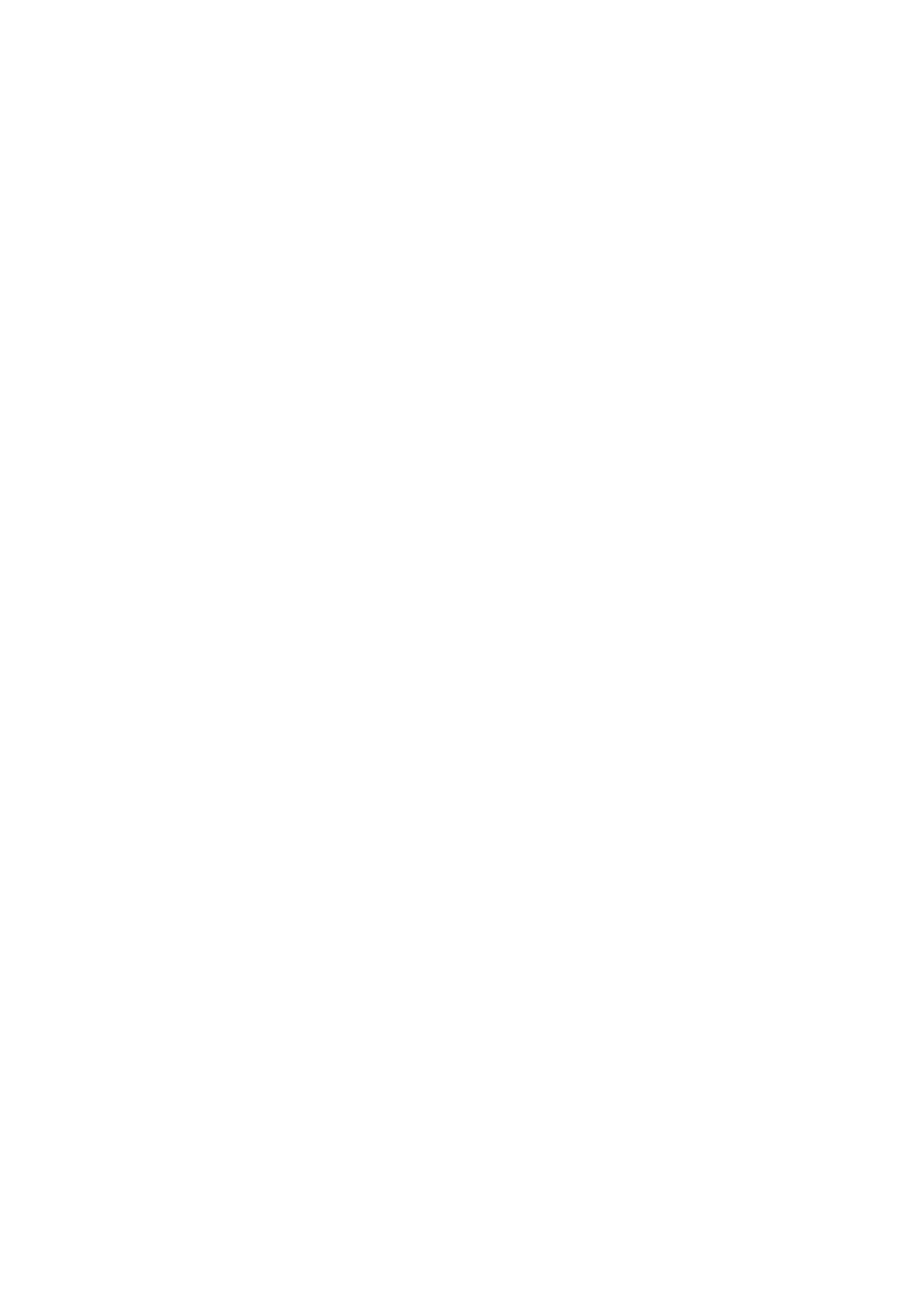# **3 Taxes on property transactions**

# **Scottish land and buildings transaction tax**

- 3.1 The Scotland Act 2012 provided for stamp duty land tax (SDLT) to be entirely devolved to Scotland in April 2015, which included the power to change the tax system as well as tax rates. The system was changed through the Land and Buildings Transaction Tax (Scotland) Act 2013, which received Royal Assent on 31 July 2013.
- 3.2 In April 2015, the land and buildings transaction tax (LBTT) replaced UK-wide SDLT in Scotland. Prior to that there were also reforms to the UK SDLT tax system that took place in December 2014. The main changes that have affected the taxation of property transactions in Scotland are:
	- on 4 December 2014, the UK residential SDLT regime moved from a 'slab' to a 'slice' system. As a result, between December 2014 and March 2015 property transactions in Scotland were taxed under the new UK SDLT regime, before moving to the LBTT regime in April 2015. The UK changes were discussed in detail in our December 2014 *EFO*;
	- a requirement to pay LBTT prior to registration of the title, intended to encourage prompt payment; and
	- modifications to reliefs and exemptions, including the withdrawal of sub-sale relief arrangements.
- 3.3 The Scottish Government announced LBTT rates and bands in its October 2014 Draft Budget. These were amended in January 2015. For residential property the rates are:
	- 0 per cent on residential property transactions up to £145,000;
	- 2 per cent on the portion above £145,000 up to £250,000;
	- 5 per cent on the portion above £250,000 up to £325,000;
	- 10 per cent on the portion above £325,000 up to £750,000; and
	- 12 per cent on the portion above £750,000.
- 3.4 Chart 3.1 shows how the amount of tax paid on transactions at different property prices differs between the reformed UK SDLT regime and the Scottish LBTT system. It shows that there are substantial differences at some prices. For example, the purchaser of a £260,000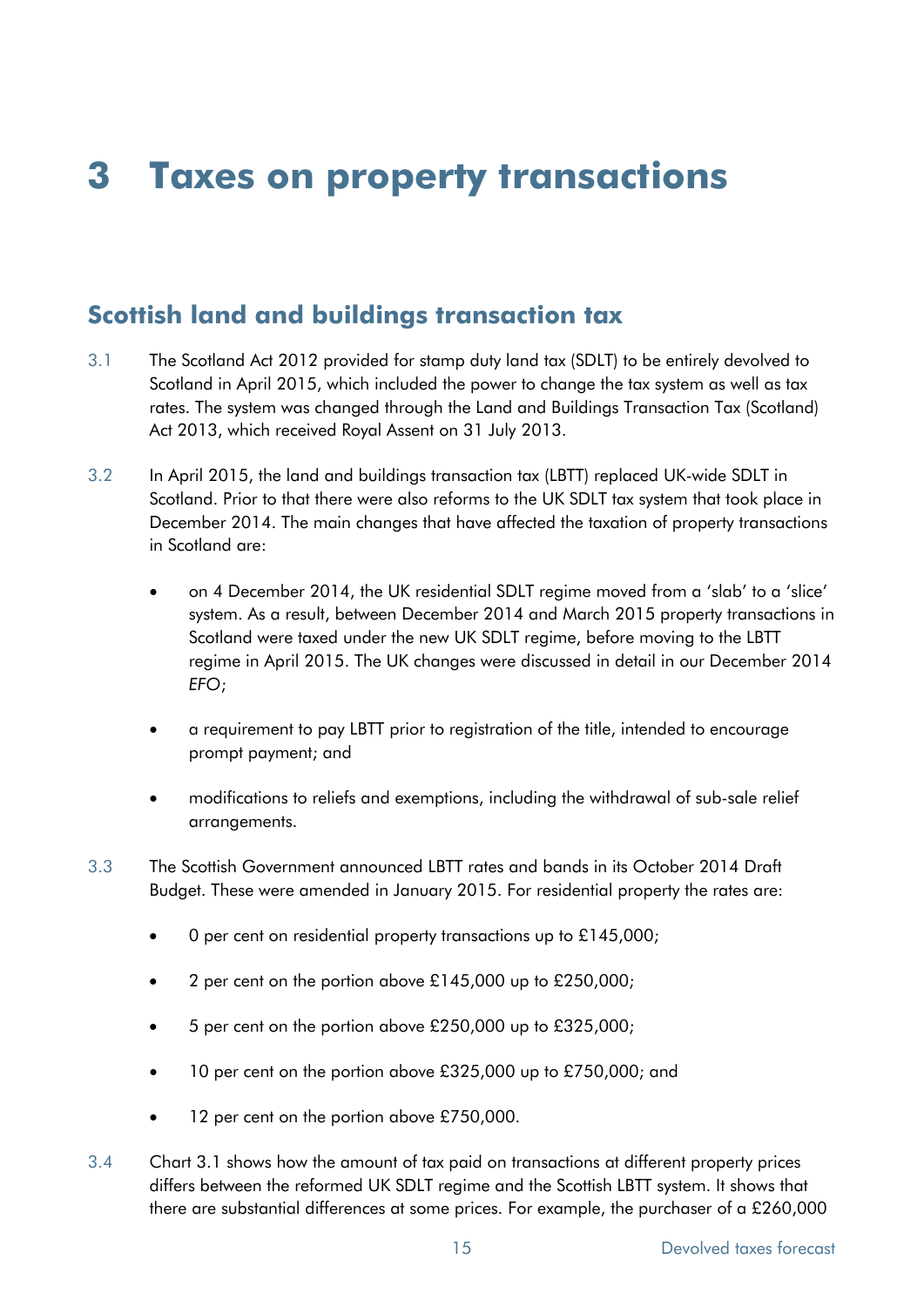house – just above the 2 per cent threshold in both systems – would pay £400 less in tax in Scotland. By contrast, the purchaser of a £1.5 million house would pay £45,000 more tax under the Scottish system.



Chart 3.1: UK SDLT and Scottish LBTT tax schedules for residential property

3.5 Chart 3.2 shows LBTT and SDLT tax schedules for property transactions up to £500,000 against the distribution of house prices in Scotland. From this it is clear that for the majority of properties in Scotland there would be a zero rate under either system. It is also clear that a significant proportion is likely to face a lower rate under LBTT than SDLT. A relatively small proportion would be subject to the higher rates under LBTT and few properties in Scotland would be subject to the 10 and 12 per cent LBTT rates.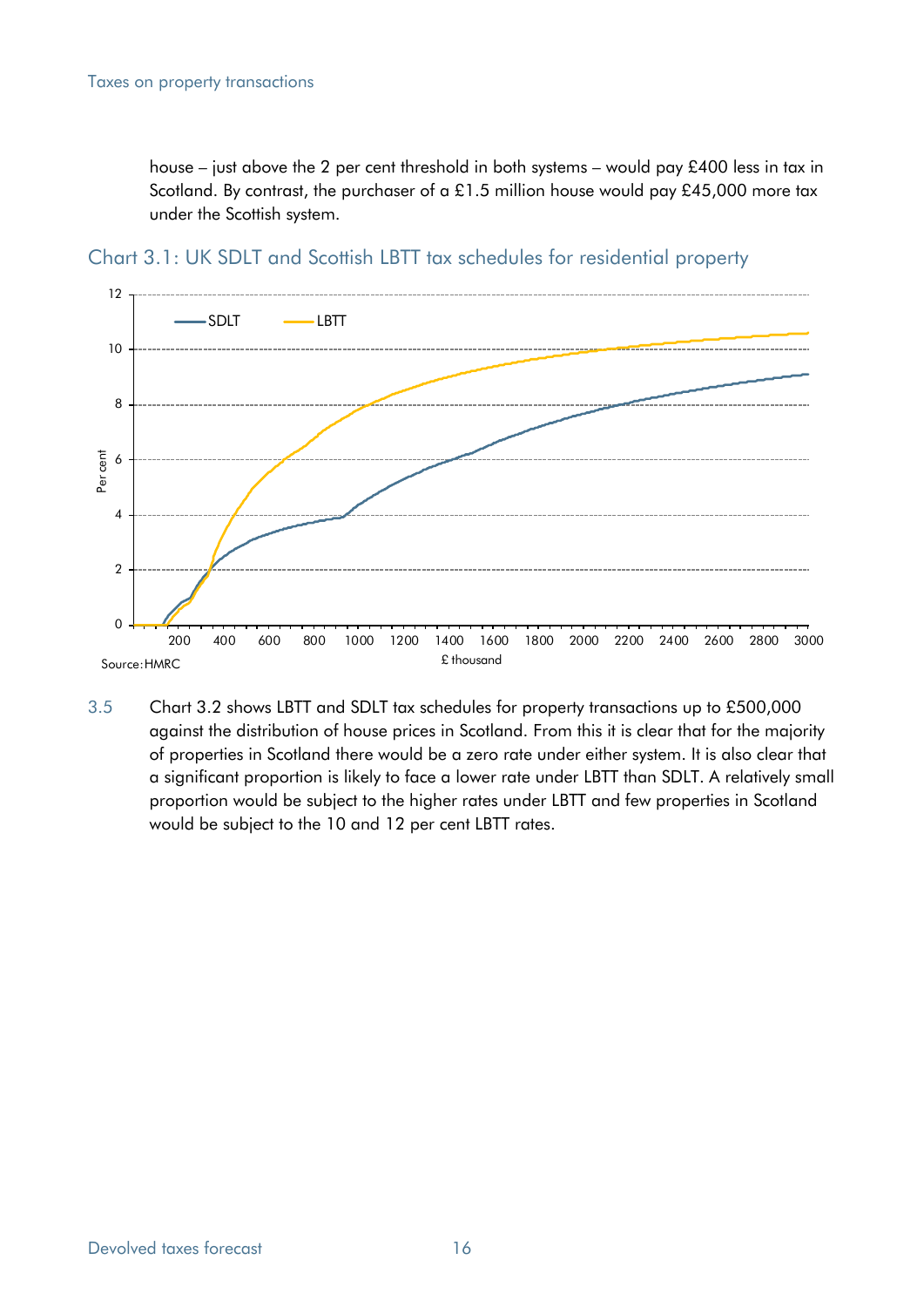

#### Chart 3.2: Distribution of house prices in Scotland under LBTT and SDLT, 2013-14

3.6 The new rates for Scottish non-residential property are:

- 0 per cent on non-residential property transactions up to £150,000;
- 3 per cent between £150,000 and £350,000; and
- 4.5 per cent above £350,000.

## **Welsh property transactions tax**

3.7 The Wales Act 2014 provides for SDLT to be fully devolved to Wales in April 2018. The Welsh Government announced, in its Tax Collection and Management (Wales) Bill in July 2015, its intention to replace SDLT with the 'land transaction tax'. The intended date of Royal Assent for this bill is spring 2016 with a further bill introducing the legislation for the land transaction tax expected later in the year. Until sufficient detail about the new tax is available, including rates and thresholds, our forecast is based on estimating the Welsh share of our UK SDLT receipts forecast.

# **Methodology**

3.8 The forecast for residential LBTT and the share of Welsh residential SDLT uses the HMRC stamp duty model (SDM). This is a microsimulation model that allows us to apply the tax schedules for LBTT and SDLT to a representative 10 per cent sample of transactions from a given year and grow them in line with our price and transactions forecasts for the residential property markets. We assume that Scottish and Welsh prices and transactions grow in line with those for the UK as a whole from 2015-16 onwards.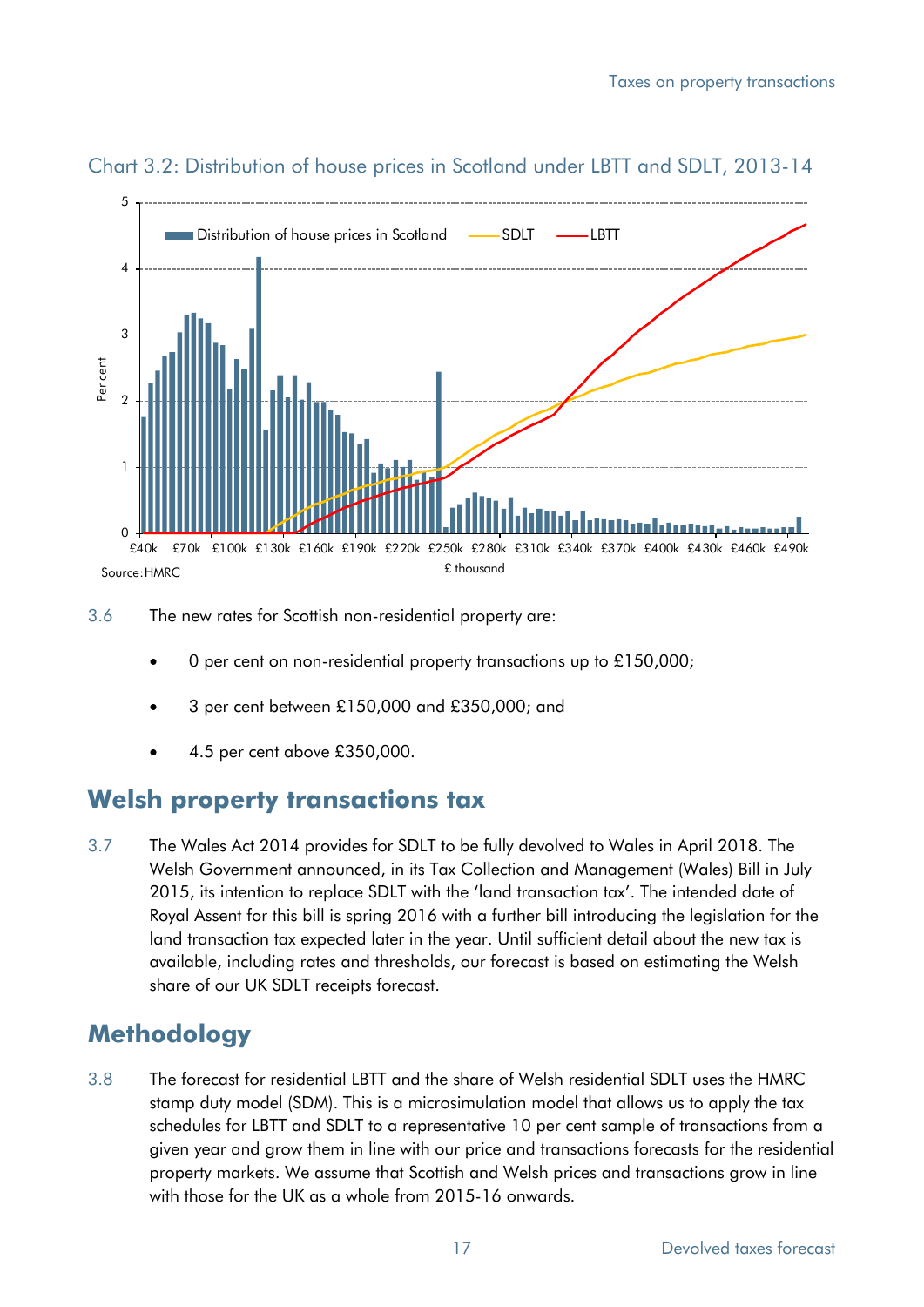- 3.9 The forecast for commercial LBTT and the Welsh share of commercial SDLT is modelled using HMRC's stamp duty plus model (SDM+). This works in a similar way to the SDM, with the main difference being that rather than a sample, it takes all Scottish and Welsh property transactions from a given year, before applying price and transactions forecasts for the commercial sector. Again, we assume that Scottish and Welsh prices and transactions grow in line with those for the UK as a whole from 2015-16 onwards.
- 3.10 Table 3.1 shows how the Scottish and Welsh shares of SDLT receipts have evolved since 2007-08. It shows that they have generally been on a declining path, which has reflected the relative strength of London prices over the period. UK SDLT receipts fell sharply in 2008- 09 and only returned to their pre-crisis levels in 2014-15. Scottish and Welsh residential SDLT receipts in 2014-15 were still 21 and 19 per cent below the 2007-08 levels. Commercial SDLT receipts in Scotland in 2014-15 were 9 per cent below the 2007-08 level while they were 13 per cent lower in Wales.
- 3.11 We will add any additional effect from new policy measures to produce the post-measures forecast.

|                   |      | £ million |      |      |                      |                                                                 |      |       |  |  |
|-------------------|------|-----------|------|------|----------------------|-----------------------------------------------------------------|------|-------|--|--|
|                   |      |           |      |      |                      | 2007-08 2008-09 2009-10 2010-11 2011-12 2012-13 2013-14 2014-15 |      |       |  |  |
| UK:               | 9958 | 4796      | 4885 | 5960 | 6130                 | 6907                                                            | 9273 | 10738 |  |  |
| of which          |      |           |      |      |                      |                                                                 |      |       |  |  |
| Residential       | 6680 | 2950      | 3290 | 4040 | 4220                 | 4905                                                            | 6450 | 7500  |  |  |
| Commercial        | 3278 | 1846      | 1595 | 1920 | 1910                 | 2002                                                            | 2823 | 3238  |  |  |
|                   |      |           |      |      | Totals               |                                                                 |      |       |  |  |
| Scotland:         | 565  | 320       | 250  | 330  | 275                  | 283                                                             | 390  | 475   |  |  |
| of which:         |      |           |      |      |                      |                                                                 |      |       |  |  |
| Residential       | 340  | 185       | 135  | 165  | 155                  | 170                                                             | 215  | 270   |  |  |
| Commercial        | 225  | 135       | 115  | 165  | 120                  | 113                                                             | 175  | 205   |  |  |
| Wales:            | 210  | 115       | 100  | 115  | 125                  | 105                                                             | 150  | 172   |  |  |
| of which:         |      |           |      |      |                      |                                                                 |      |       |  |  |
| Residential       | 130  | 55        | 55   | 65   | 65                   | 70                                                              | 90   | 105   |  |  |
| Commercial        | 80   | 60        | 45   | 50   | 60                   | 35                                                              | 60   | 67    |  |  |
|                   |      |           |      |      | Per cent of UK total |                                                                 |      |       |  |  |
| Scotland:         |      |           |      |      |                      |                                                                 |      |       |  |  |
| Residential share | 5.1  | 6.3       | 4.1  | 4.1  | 3.7                  | 3.5                                                             | 3.3  | 3.6   |  |  |
| Commercial share  | 6.9  | 7.3       | 7.2  | 8.6  | 6.3                  | 5.6                                                             | 6.2  | 6.3   |  |  |
| Wales:            |      |           |      |      |                      |                                                                 |      |       |  |  |
| Residential share | 1.9  | 1.9       | 1.7  | 1.6  | 1.5                  | 1.4                                                             | 1.4  | 1.4   |  |  |
| Commercial share  | 2.4  | 3.3       | 2.8  | 2.6  | 3.1                  | 1.7                                                             | 2.1  | 2.1   |  |  |

#### Table 3.1: Historical Scottish and Welsh shares of SDLT receipts

# **UK SDLT forecast**

3.12 SDLT from residential property has been weaker than expected so far in 2015-16. We have revised receipts down by £0.3 billion from our July forecast. Growth in overall residential transactions and house prices in recent months have been a little higher than we assumed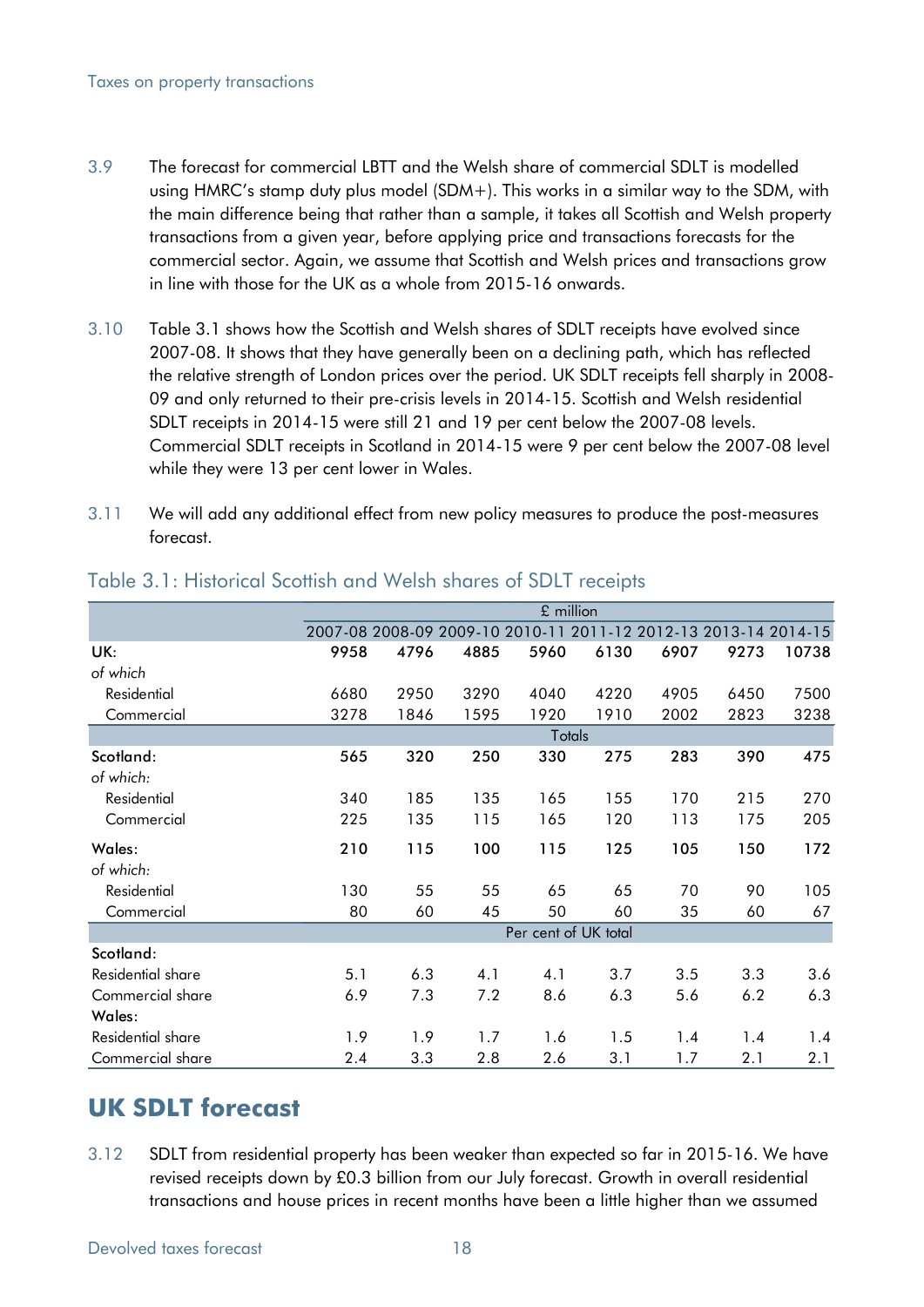in July, with the weakness concentrated at the top end of the housing market. In particular, SDLT receipts are weaker because transactions among properties worth at least £2 million have fallen. While the 10 per cent year-on-year drop in the first half of 2015-16 represents only around 350 fewer transactions, each transaction pays a very large amount of SDLT. Assuming an average transaction price in this bracket of £4 million would imply a £140 million drop in receipts.

3.13 Compared with July, we have revised our pre-measures residential SDLT forecast down by over £2 billion by 2020-21. This revision reflects a combination of pushing the 2015-16 receipts weakness through the forecast, allowing for an additional downward effect from expensive properties and a lower forecast for overall residential transactions. In contrast, we have revised our commercial SDLT forecast up since July to allow for greater buoyancy in the effective tax rate, given rising prices and thresholds fixed in cash terms. These changes are partly offset by the policy measure of a 3 per cent SDLT surcharge on additional properties (mostly second homes and buy-to-let properties), which adds around £0.9 billion to the forecast by 2020-21.

# **Scottish forecast**

## LBTT receipts outturn

- 3.14 At the time we closed this forecast, six months of LBTT receipts outturn had been published by Revenue Scotland. These are shown in Table 3.2. For the year to date, total receipts are £183 million, with £96 million of those from residential transactions and £87 million from commercial transactions.
- 3.15 The pattern of receipts from April to June suggests people responded to changes in the tax system by shifting the timing of property transactions – an effect known as 'forestalling' that is often important when estimating the effect of policy changes that are pre-announced. Residential properties purchased for more than £335,000 are subject to a lower rate under UK SDLT than LBTT, as shown in Chart 3.2. It appears that a material number of such purchases were brought forward so that they took place before the April 2015 introduction of LBTT.
- 3.16 Residential LBTT receipts were low in April 2015, then jumped 63 per cent in May and a further 62 per cent in June. The number of residential transactions increased by 14 per cent from April to May and a further 28 per cent from May to June. Some of this is explained by the seasonal pattern of property transactions – transactions in Scotland tend to rise from April to June before remaining relatively flat across the summer months – but the high growth does suggest some forestalling behaviour. That can be seen more clearly when looking at the amount of LBTT paid per residential transaction. It almost doubled between April and June – from £1,017 in April to £1,460 in May and £1,844 in June. This suggests sales of higher value properties might have been depressed in the early months of LBTT, again consistent with forestalling behaviour shifting those transactions forward to before the introduction of LBTT.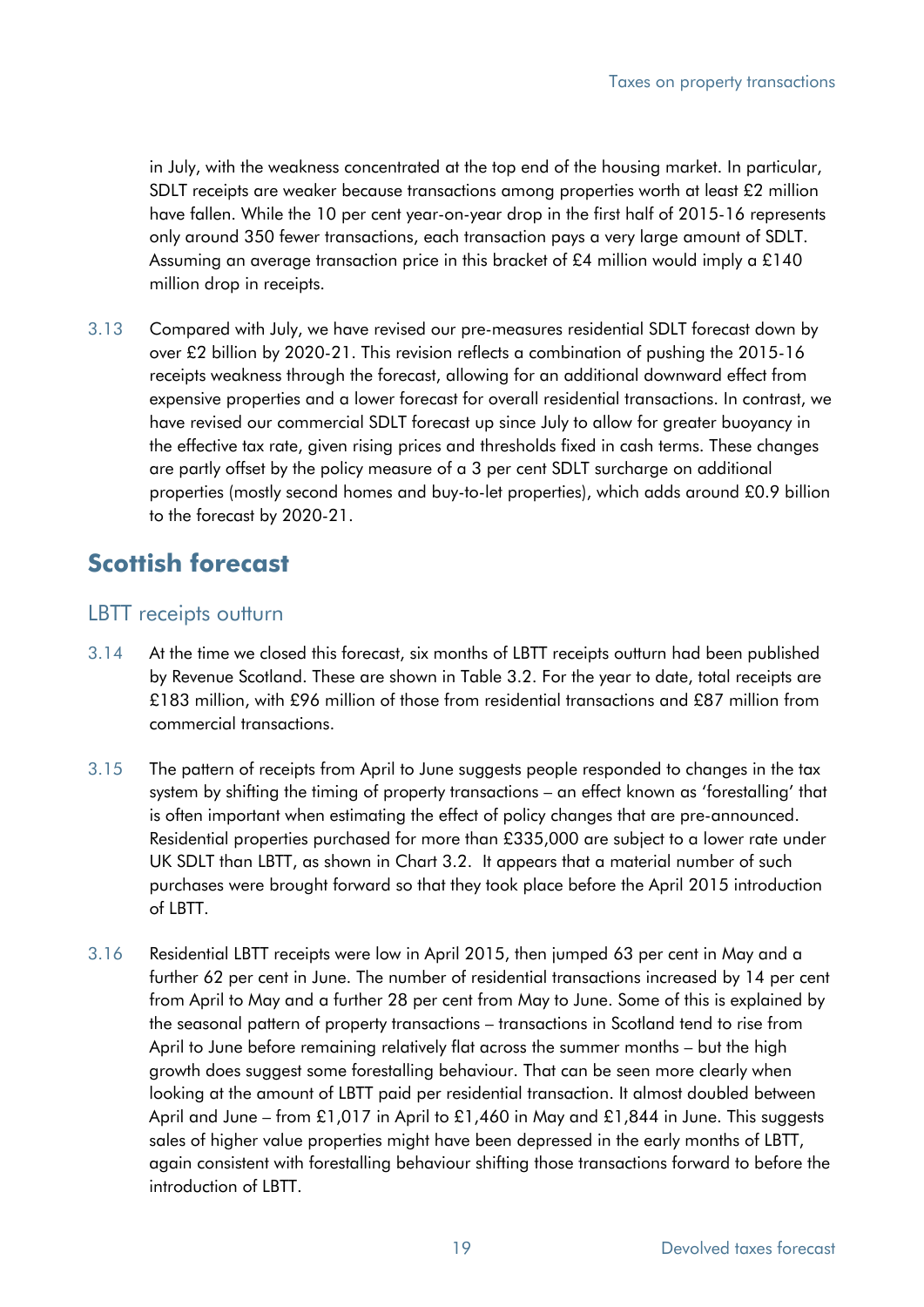3.17 The outturns suggest there may also have been some forestalling with commercial transactions, though the month-on-month growth is less pronounced.

|             |        |        | £ million         |          |          |                   |
|-------------|--------|--------|-------------------|----------|----------|-------------------|
|             | Apr 15 | May 15 | Jun <sub>15</sub> | $Jul$ 15 | Aug $15$ | Sep <sub>15</sub> |
| Total       | 18     | 24     | 32                | 38       | 37       | 34                |
| of which    |        |        |                   |          |          |                   |
| Residential |        | 11     | 19                | 19       | 21       | 19                |
| Commercial  | 11     | 13     | 14                | 18       | 16       | 16                |
|             |        |        | Transactions      |          |          |                   |
| Total       | 7490   | 8620   | 10980             | 10910    | 10440    | 10010             |
| of which    |        |        |                   |          |          |                   |
| Residential | 6880   | 7810   | 10030             | 9940     | 9540     | 9040              |
| Commercial  | 610    | 810    | 950               | 970      | 900      | 970               |

#### Table 3.2: Land and buildings transaction tax outturn

## LBTT forecast

3.18 Our forecast for Scottish LBTT is based on the LBTT rates for residential property announced in January 2015. Table 3.3 shows our latest forecasts for residential and commercial LBTT. We have revised our forecast down since July, but still expect total LBTT receipts to rise by 93 per cent between 2015-16 and 2020-21. Strong growth in LBTT receipts is explained by higher house prices and rising residential property transactions. Relative to our SDLT forecast, rising house prices will lead to a steeper rise in the effective tax rate for LBTT, given the marginal tax rates shown in Chart 3.1.

|                         |         |         | £ million |         |         |         |
|-------------------------|---------|---------|-----------|---------|---------|---------|
|                         | 2015-16 | 2016-17 | 2017-18   | 2018-19 | 2019-20 | 2020-21 |
| <b>Total LBTT</b>       |         |         |           |         |         |         |
| <b>July 2015</b>        | 540     | 616     | 689       | 780     | 874     | 974     |
| November 2015           | 397     | 496     | 557       | 628     | 700     | 769     |
| Difference              | $-142$  | $-120$  | $-132$    | $-152$  | $-174$  | $-205$  |
| <b>Residential LBTT</b> |         |         |           |         |         |         |
| <b>July 2015</b>        | 264     | 324     | 385       | 462     | 541     | 623     |
| November 2015           | 178     | 253     | 302       | 360     | 418     | 473     |
| Difference              | -86     | $-72$   | -83       | $-102$  | $-123$  | $-150$  |
| <b>Commercial LBTT</b>  |         |         |           |         |         |         |
| <b>July 2015</b>        | 275     | 291     | 304       | 318     | 333     | 351     |
| November 2015           | 220     | 243     | 255       | 268     | 282     | 296     |
| <b>Difference</b>       | -56     | $-49$   | $-49$     | $-50$   | -51     | $-55$   |

#### Table 3.3: Land and buildings transaction tax forecast

3.19 Tables 3.4 and 3.5 show the sources of changes since our July forecast. Residential LBTT has been revised down substantially in each year, largely due to the receipts outturns shown in Table 3.2. In the year to September, total residential receipts have been £96 million, well below the level that would have been consistent with our July forecast. Chart 3.3 shows that typically more residential transactions take place in the first half of the year, so there is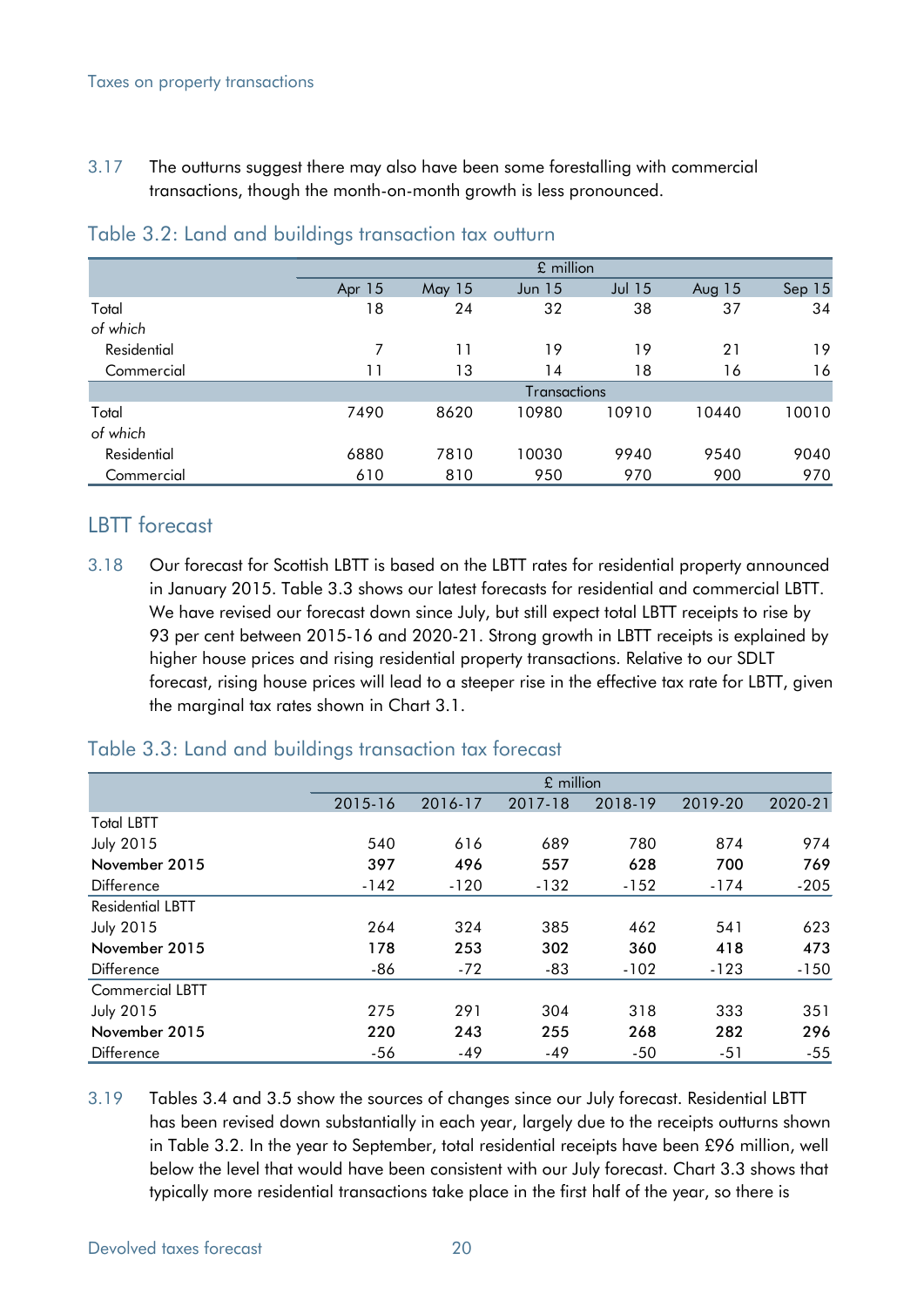unlikely to be a major rebound in the remainder of the year, so the forecast has been revised down by £116 million in 2015-16 and £85 million for future years.



Chart 3.3: Proportion of Scottish residential property transactions by month

3.20 Some of the difference is explained by the estimated level of forestalling. Our July forecast assumed that transactions with a LBTT value of £20 million had been brought forward into 2014-15. We now estimate the effect was larger at £30 million. This type of behaviour only affects the timing rather than the underlying level of transactions, which is why the reduction attributed to receipts outturn is lower in later years. The other main effect is from the forecast for UK property transactions, which we have revised down to reflect new evidence on the average length of time between sales of properties in the owner-occupied and private-rented sectors. We have assumed that effect applies equally in Scotland, which has reduced our LBTT forecast by £42 million by 2020-21. There is also an effect from changes to UK house price inflation, which is slightly higher than our July forecast in the shorter term but lower in later years.

#### Table 3.4: Changes in residential LBTT since July

|                                         |         |         | $£$ million |         |         |         |
|-----------------------------------------|---------|---------|-------------|---------|---------|---------|
|                                         | 2015-16 | 2016-17 | 2017-18     | 2018-19 | 2019-20 | 2020-21 |
| Change in residential LBTT<br>of which: | -86     | $-72$   | -83         | $-102$  | $-123$  | $-150$  |
| Receipts outturn                        | $-116$  | -85     | -85         | -85     | -85     | -85     |
| House prices                            | 5       | 9       | 10          | 10      | 3       | $-17$   |
| Property transactions                   | Q       | 9       | -3          | $-21$   | $-35$   | $-42$   |
| Modelling changes                       | 16      | -5      | -5          | -6      | -6      | -6      |

3.21 Our forecast for commercial LBTT receipts has also been revised down by between £49 and £55 million a year. Again, the main cause is the outturn shown in Table 3.2: receipts in the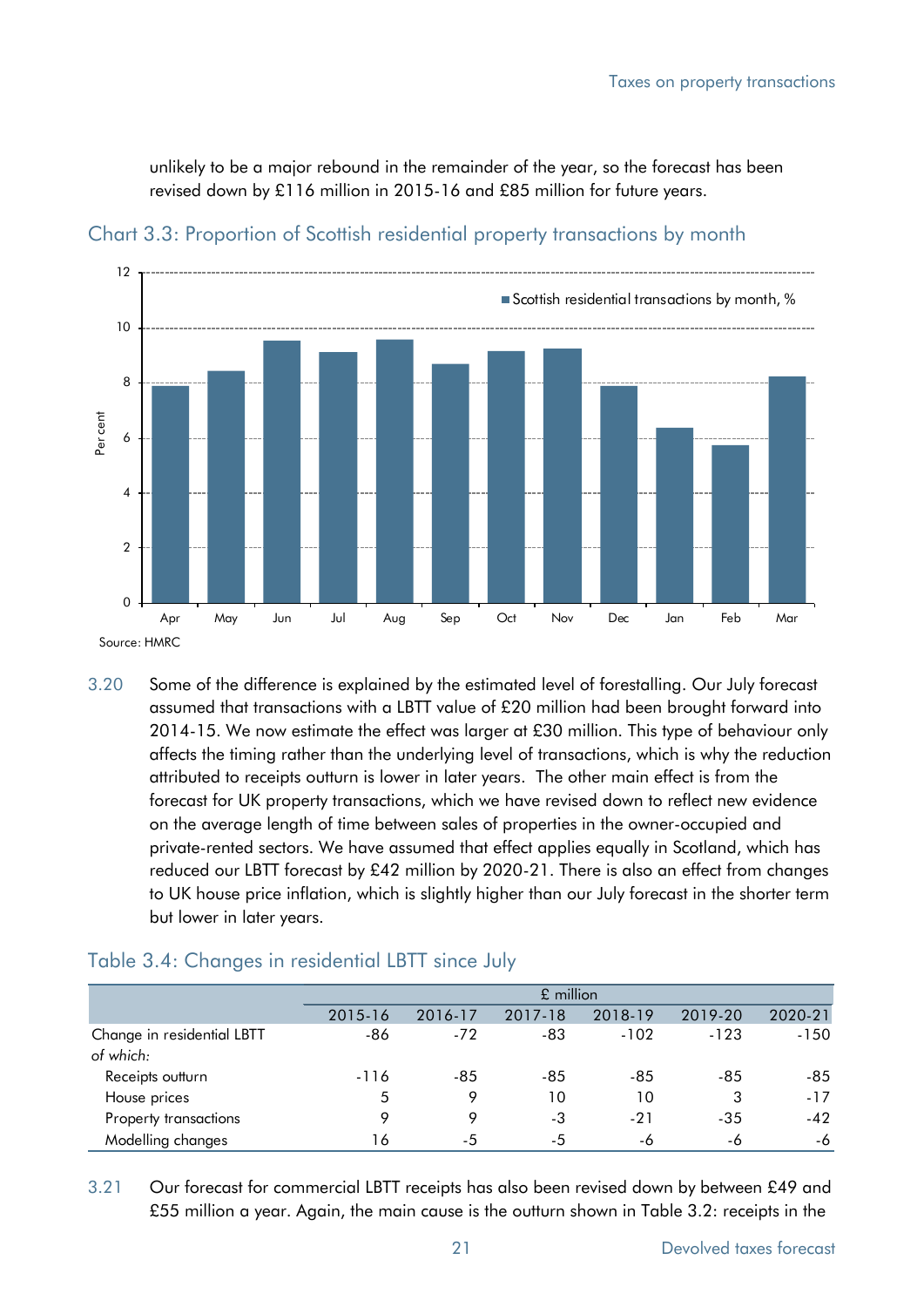first half of 2015-16 were well below the level consistent with our July forecast. We have also lowered our commercial property prices and transactions forecast, which together lowers LBTT receipts by £23 million by 2020-21. We have also included a £10 million estimate for commercial property transactions forestalling.

|                           |         |         | £ million |         |         |               |
|---------------------------|---------|---------|-----------|---------|---------|---------------|
|                           | 2015-16 | 2016-17 | 2017-18   | 2018-19 | 2019-20 | 2020-21       |
| Change in commercial LBTT | -56     | $-49$   | $-49$     | -50     | $-51$   | $-55$         |
| of which:                 |         |         |           |         |         |               |
| Receipts outturn          | -47     | -37     | -36       | -35     | -34     | $-33$         |
| Property prices           | $-7$    | $-7$    | -8        | $-9$    | $-11$   | $-13$         |
| Property transactions     | -4      | -6      | -6        | $-7$    | -8      | $-10$         |
| Modelling changes         |         |         |           |         |         | $\mathcal{P}$ |

#### Table 3.5: Changes in commercial LBTT since July

3.22 Our revised forecast for Scottish LBTT receipts in 2015-16 of £397 million is now similar to the Scottish Government's estimate of £381 million. However, there remains significant uncertainty around estimating the fiscal effect of a new tax and forecast revisions to residential property transactions in particular can be substantial. More detail on the modelling undertaken to estimate the impact of reforms to UK SDLT and the introduction of the Scottish LBTT can be found in Box 4.5 of our December 2014 *EFO*.

# **Welsh forecast**

- 3.23 As described above, the Welsh residential SDLT forecast has been estimated using HMRC's SDM and our UK-wide house price and residential transaction forecasts. Welsh commercial SDLT has been forecast using HMRC's SDM+ model and our UK forecast for commercial property prices and transactions. We then include the assumed Welsh share of SDLT policy measures in order to produce a final post-measures forecast. There are two Autumn Statement policy measures that affect the UK SDLT forecast:
	- stamp duty land tax higher rates on additional properties; and
	- stamp duty land tax bringing forward payments.
- 3.24 Table 3.6 shows that we expect Welsh SDLT to increase by 67 per cent between 2015-16 and 2020-21. Relative to our July forecast, Welsh residential SDLT has been revised down substantially in all years.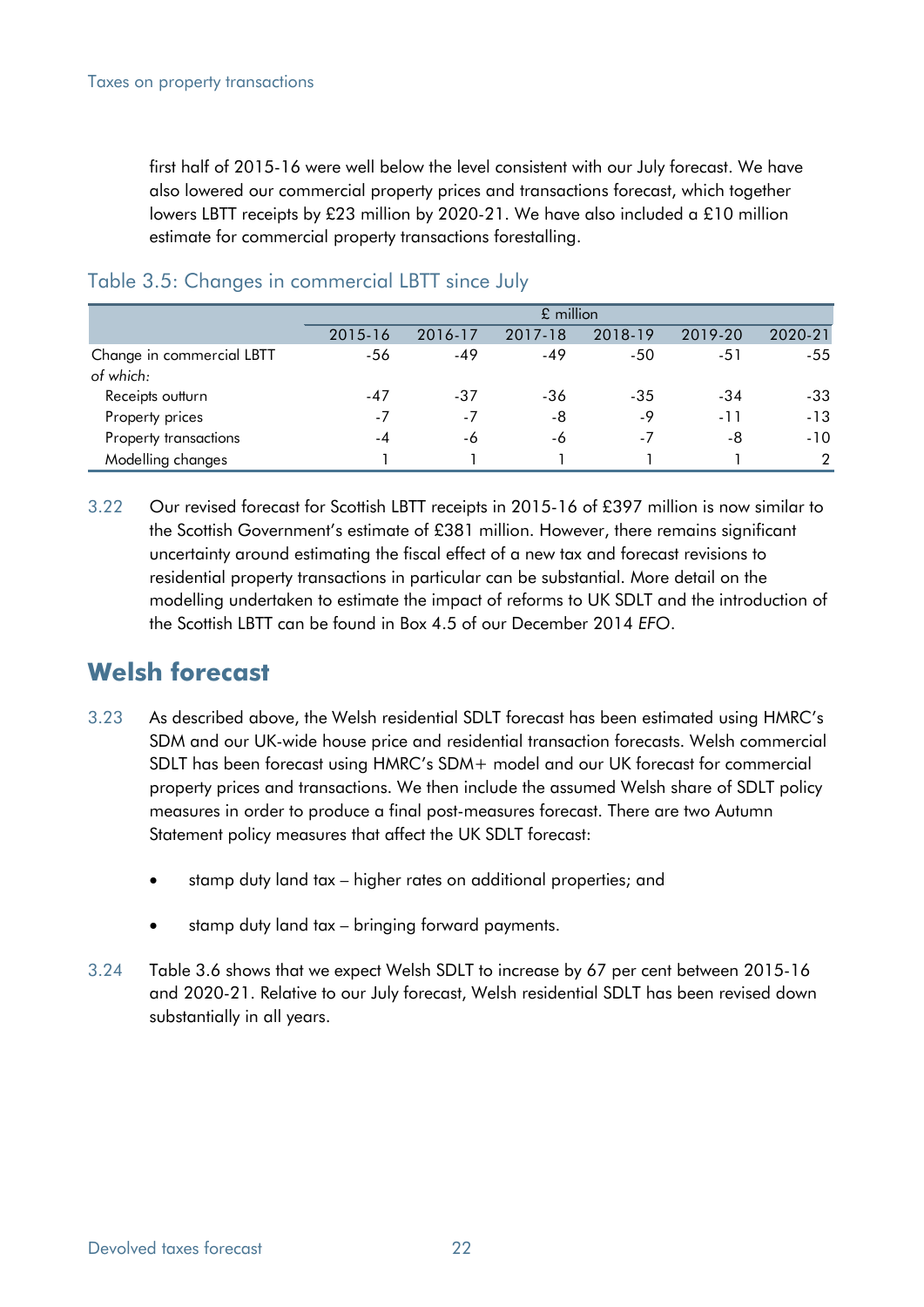|                         |         |         | £ million |         |         |                |
|-------------------------|---------|---------|-----------|---------|---------|----------------|
|                         | 2015-16 | 2016-17 | 2017-18   | 2018-19 | 2019-20 | 2020-21        |
| <b>Total SDLT</b>       |         |         |           |         |         |                |
| <b>July 2015</b>        | 179     | 197     | 220       | 248     | 277     | 307            |
| November 2015           | 163     | 184     | 204       | 227     | 251     | 273            |
| Difference              | $-16$   | $-13$   | -16       | $-21$   | -26     | $-34$          |
| <b>Residential SDLT</b> |         |         |           |         |         |                |
| <b>July 2015</b>        | 101     | 116     | 136       | 162     | 188     | 215            |
| November 2015           | 84      | 100     | 115       | 134     | 153     | 170            |
| <b>Difference</b>       | $-17$   | $-16$   | $-21$     | -28     | $-35$   | $-45$          |
| <b>Commercial SDLT</b>  |         |         |           |         |         |                |
| <b>July 2015</b>        | 78      | 81      | 84        | 86      | 89      | 92             |
| November 2015           | 79      | 84      | 88        | 93      | 98      | 103            |
| Difference              |         | 3       | 5         | 7       | 9       | $\overline{1}$ |

### Table 3.6: Welsh SDLT forecast

3.25 Table 3.7 shows that the most significant factor driving the downward revision since July has been lower than expected receipts in 2015-16, which reduces the forecast by £20 million a year. The effect from house prices and property transactions is consistent with the effect on our overall SDLT forecast described above.

## Table 3.7: Changes in Welsh residential SDLT forecast since July

|                                          |         |         | £ million |         |         |         |
|------------------------------------------|---------|---------|-----------|---------|---------|---------|
|                                          | 2015-16 | 2016-17 | 2017-18   | 2018-19 | 2019-20 | 2020-21 |
| Changes to residential SDLT<br>of which: | $-17$   | $-16$   | $-21$     | $-28$   | $-35$   | $-45$   |
| Receipts outturn                         | $-20$   | $-20$   | $-20$     | $-20$   | $-20$   | -20     |
| House prices                             | 2       | 3       | 3         | 3       |         | $-6$    |
| Property transactions                    | 3       | 3       | $\sim$ 1  | $-7$    | $-12$   | -14     |
| Modelling changes                        | $-2$    | - 2     | -3        | - 4     | -4      | $-5$    |

3.26 Our Welsh commercial SDLT forecast has been revised up in all years. Table 3.8 shows that this has been driven by a change in forecast methodology, with the shift to using the SDM+ model slightly outweighing negative effects from lower receipts and lower property prices. We consider that the SDM+ model meets more fully the criteria we use to assess the performance of forecast models (described in Box 4.1 of our 2015 *Forecast evaluation report*).

#### Table 3.8: Changes in Welsh commercial SDLT forecast since July

|                                         |         |         | £ million |         |                          |         |
|-----------------------------------------|---------|---------|-----------|---------|--------------------------|---------|
|                                         | 2015-16 | 2016-17 | 2017-18   | 2018-19 | 2019-20                  | 2020-21 |
| Changes to commercial SDLT<br>of which: |         |         |           |         |                          |         |
| Receipts outturn                        | -7      | $-1$    | - /       | $-1$    | $\overline{\phantom{0}}$ | -7      |
| Property prices                         | -4      | -5      | -4        | -5      | -5                       | -6      |
| Property transactions                   |         |         |           |         |                          |         |
| Modelling changes                       | 12      | ا 4     | 16        | 18      | 20                       | 23      |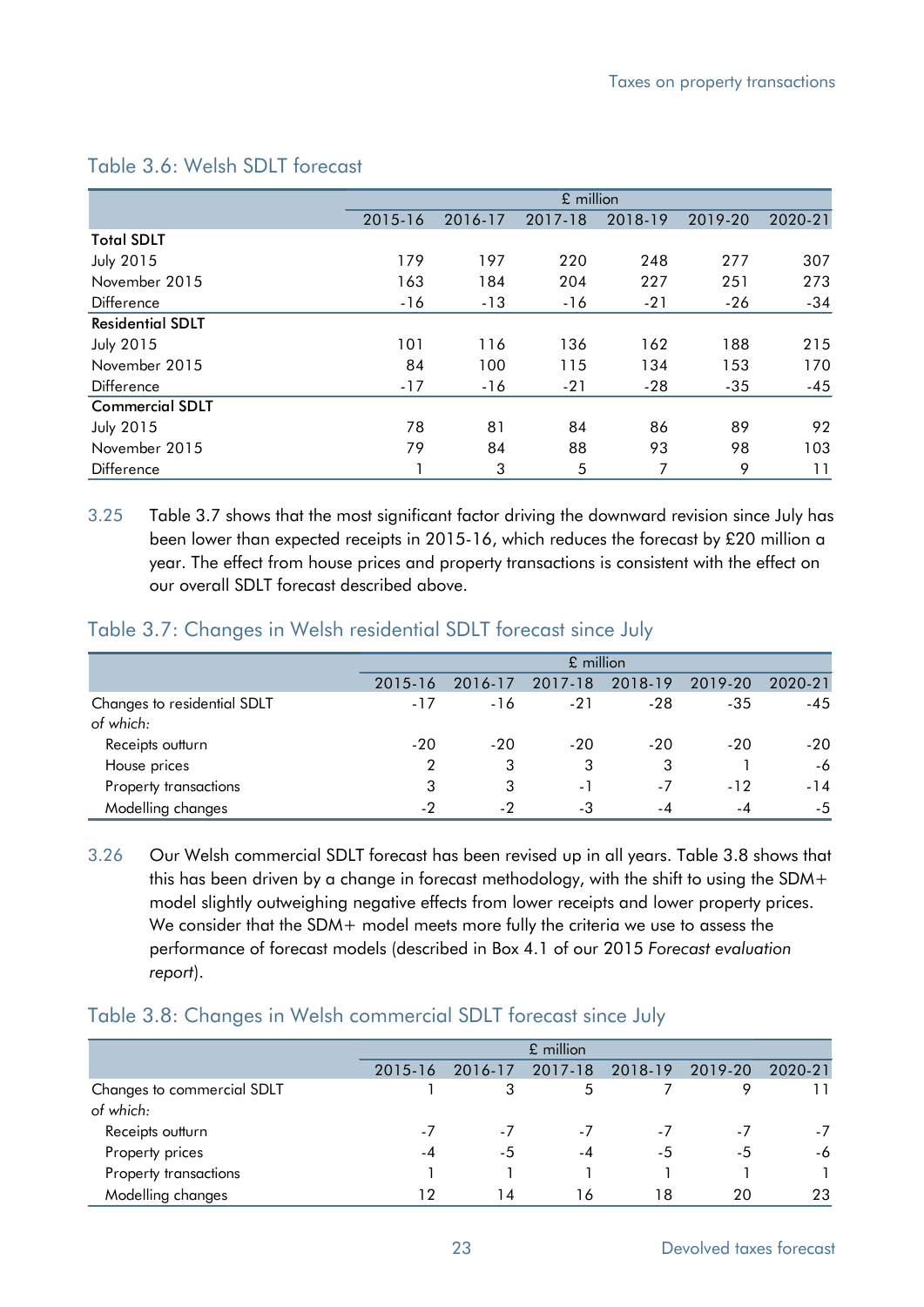#### Taxes on property transactions

3.27 The proportion of transactions in Wales close to the 2 per cent threshold in the new UK SDLT regime (£125,000) is relatively high, as shown in Chart 3.3. This creates greater fiscal drag in Wales in the SDM modelling of Welsh SDLT receipts than was implied under the old slab regime, which encouraged bunching below thresholds because of the substantial impact on the amount of tax paid when moving from below to above a threshold. The change to a slice system in December 2014 means that transactions at prices just below the threshold are more likely to move up into the SDLT regime over time.

Chart 3.4: Distribution of house prices in Wales compared to the UK, 2013-14

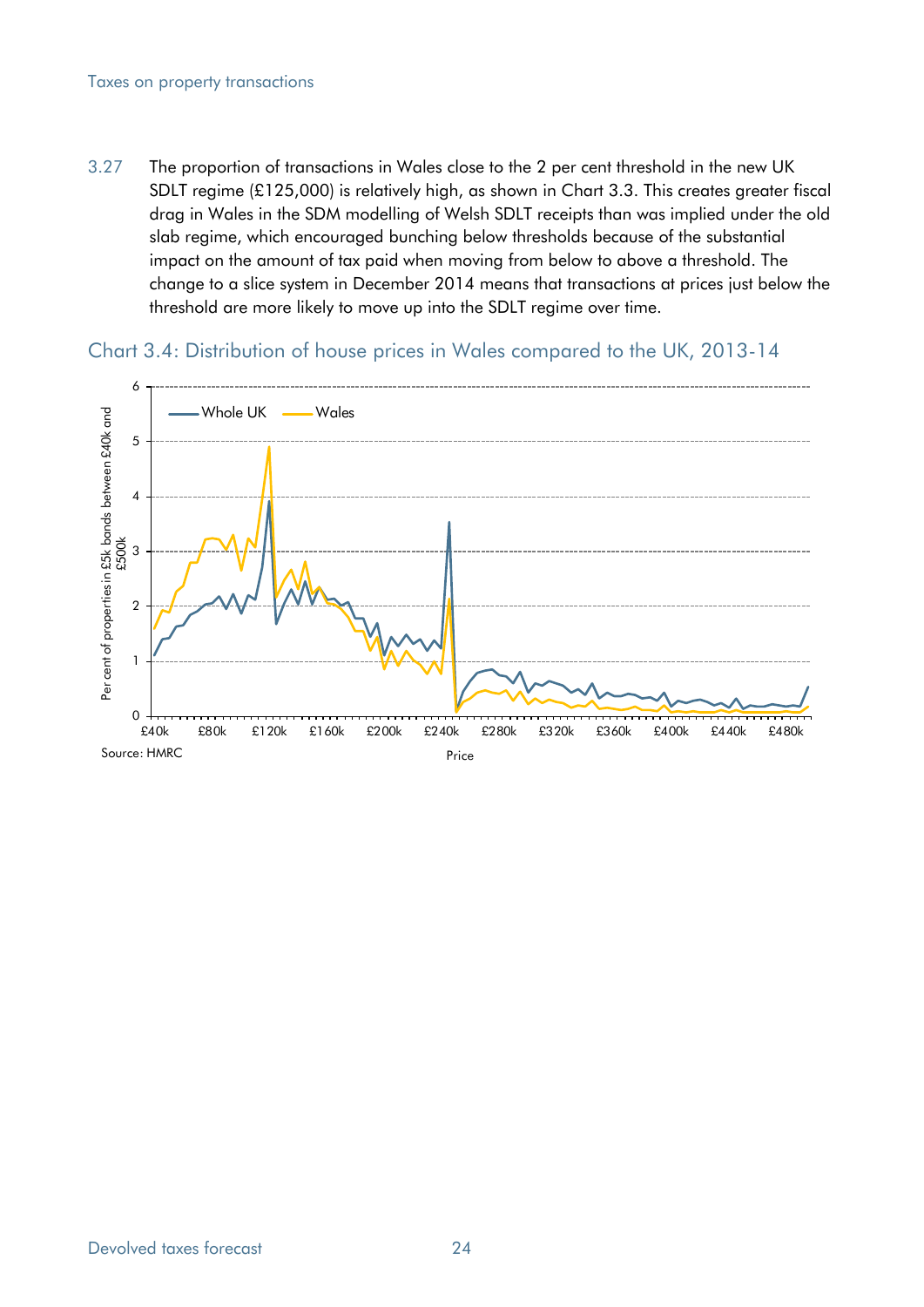# **4 Environmental taxes**

# **Landfill tax**

## Trends in UK landfill tax receipts

- 4.1 Landfill tax was introduced in 1996. It is a tax that applies to all waste disposed of by way of landfill at a licensed landfill site unless the waste is specifically exempt. Our forecast for UK landfill tax is driven by the tax base (the amount of waste sent to landfill) and the effective tax rate that will be paid (largely driven by policy decisions on the rates paid, but also by the composition of waste sent to landfill as there are two different tax rates). Both elements represent sources of uncertainty in the forecast.
- 4.2 Since waste is largely a by-product of economic activity, we would expect growth in the tax base to be associated with GDP growth. And since the tax is paid on the volume of waste (per tonne), the relationship should be with real GDP. As Chart 4.1 shows, that relationship has been one of declining volumes of waste per unit of real GDP. Indeed, since landfill tax was introduced, there has been a clear downward trend in the amount of waste sent to landfill in the UK, falling from 96 million tonnes in 1997-98 to 34 million tonnes in 2014- 15.



#### Chart 4.1: UK landfill waste tonnage relative to economic activity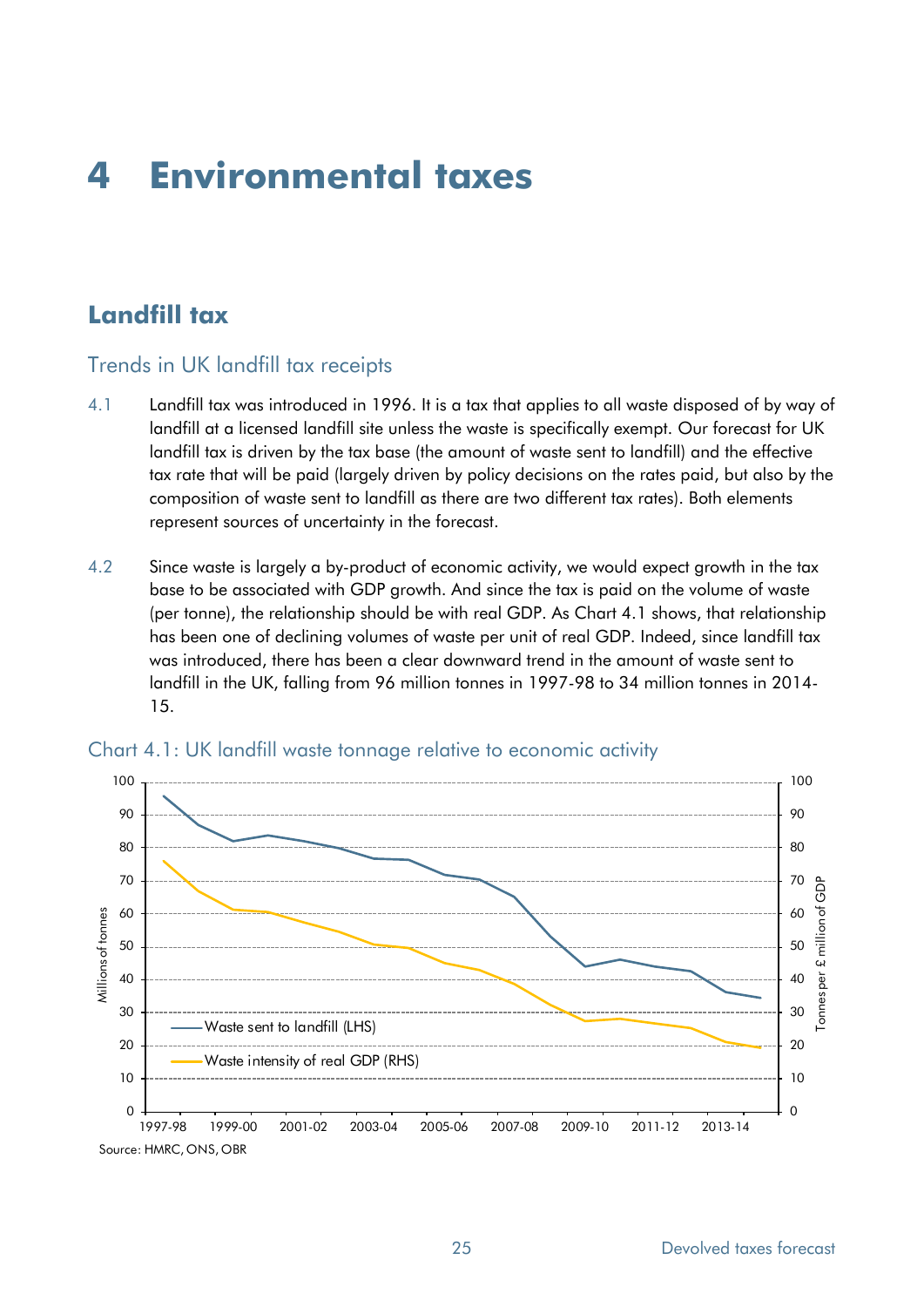4.3 As Chart 4.2 shows, despite a declining tax base, landfill tax receipts have risen significantly over the past 15 years, mainly due to large increases in the duty rate. The standard rate has been raised from £7 a tonne in 1997-98 to £80 a tonne in 2014-15 and £82.60 since April 2015. This has more than offset the reduction in the effective tax rate due to a steady decline in the proportion of waste sent to landfill that is subject to the standard rate – itself partly due to HMRC losing a court case that led to a narrowing of the scope of the standard rate.



#### Chart 4.2: UK landfill tax standard rate and receipts

## Scottish rate

4.4 Landfill tax was fully devolved to the Scottish Government in April 2015. In October 2014, as part of the Scottish Government's Draft Budget, it was announced that landfill tax rates will be set in line with those in the rest of the UK in 2015-16.

## Welsh rate

4.5 The Wales Act provides for landfill tax to be fully devolved from April 2018. The Welsh Government announced, in its Tax Collection and Management (Wales) Bill in July, its intention to replace landfill tax with the 'land disposals tax'. The intended date of Royal Assent for this bill is spring 2016 with a further bill introducing the legislation for the land disposals tax expected later in the year. Until sufficient detail about the new tax is available, including rates, our forecast is based on estimating the Welsh share of UK landfill receipts.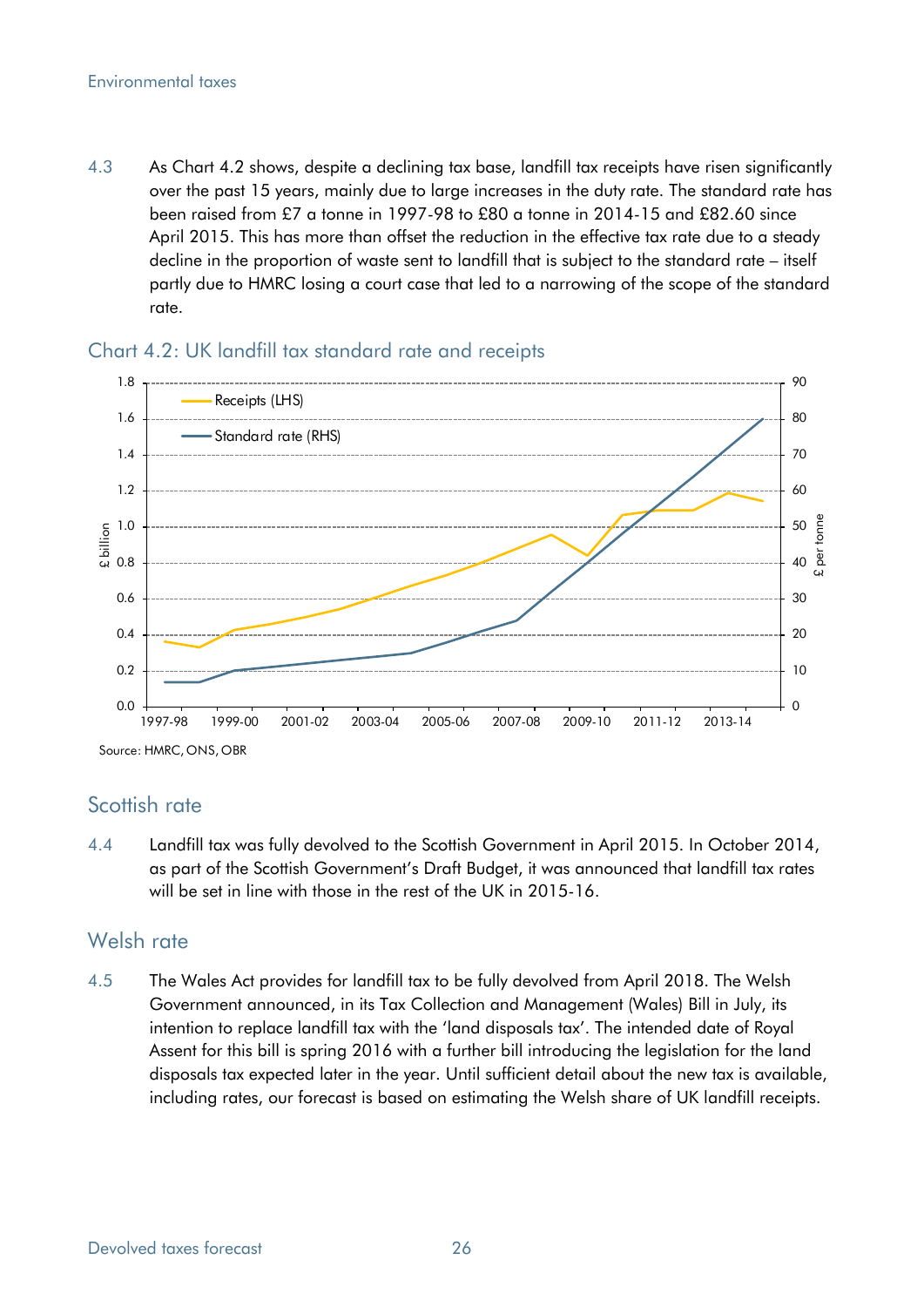## Methodology

- 4.6 The Scottish and Welsh landfill tax forecasts are produced by applying an assumption about the path of the Scottish and Welsh share of landfill tax to the UK forecast. The Scottish landfill tax forecast also takes into account the latest receipts outturn from Revenue Scotland.
- 4.7 As noted above, the UK forecast is compiled using a forecast for the tonnage of waste sent to landfill, which is multiplied by the appropriate tax rate. The tonnage forecast is generated from separate Department for Environment, Food and Rural Affairs (DEFRA) projections of municipal solid waste, and commercial and industrial waste, sent to landfill. The expected amount of municipal waste sent to landfill is estimated by comparing the cost of alternative waste treatment options. DEFRA's detailed models cover England, so are scaled up to get to a UK-wide forecast. The split between standard and lower tax rates is based on historical trends. The tax rates are assumed to be uprated in line with RPI inflation, consistent with the default uprating assumption set by the Government.
- 4.8 Data on Scottish landfill tax are still limited, as only one quarter of outturn data has been published by Revenue Scotland. The Welsh share of landfill tax receipts is not currently available either, since landfill operators submit data returns that cover sites across all of England, Wales and Northern Ireland. The shares are therefore estimated from various data sources on landfill tonnages. The Scottish share uses data from the Scottish Environment Protection Agency that covers only Scotland. The Welsh share is calculated using data from Natural Resource Wales. This is a detailed dataset that offers comprehensive coverage of the amount of waste sent to landfill in Wales. Data for Northern Ireland is sourced from the Department of the Environment Northern Ireland to allow us to complete the picture for total UK landfill tonnage and calculate the Scottish and Welsh shares.
- 4.9 We add the effect of any new policy measures to produce our post-measures forecast.

## UK forecast

4.10 The latest available landfill tonnage data are shown in Table 4.1. As in our July forecast, 2013-14 remains the latest year of available data and shows a continuation in the downward trend. The UK total has fallen by 37 per cent since 2006-07, while there have been steeper declines in both Scotland (43 per cent) and Wales (44 per cent).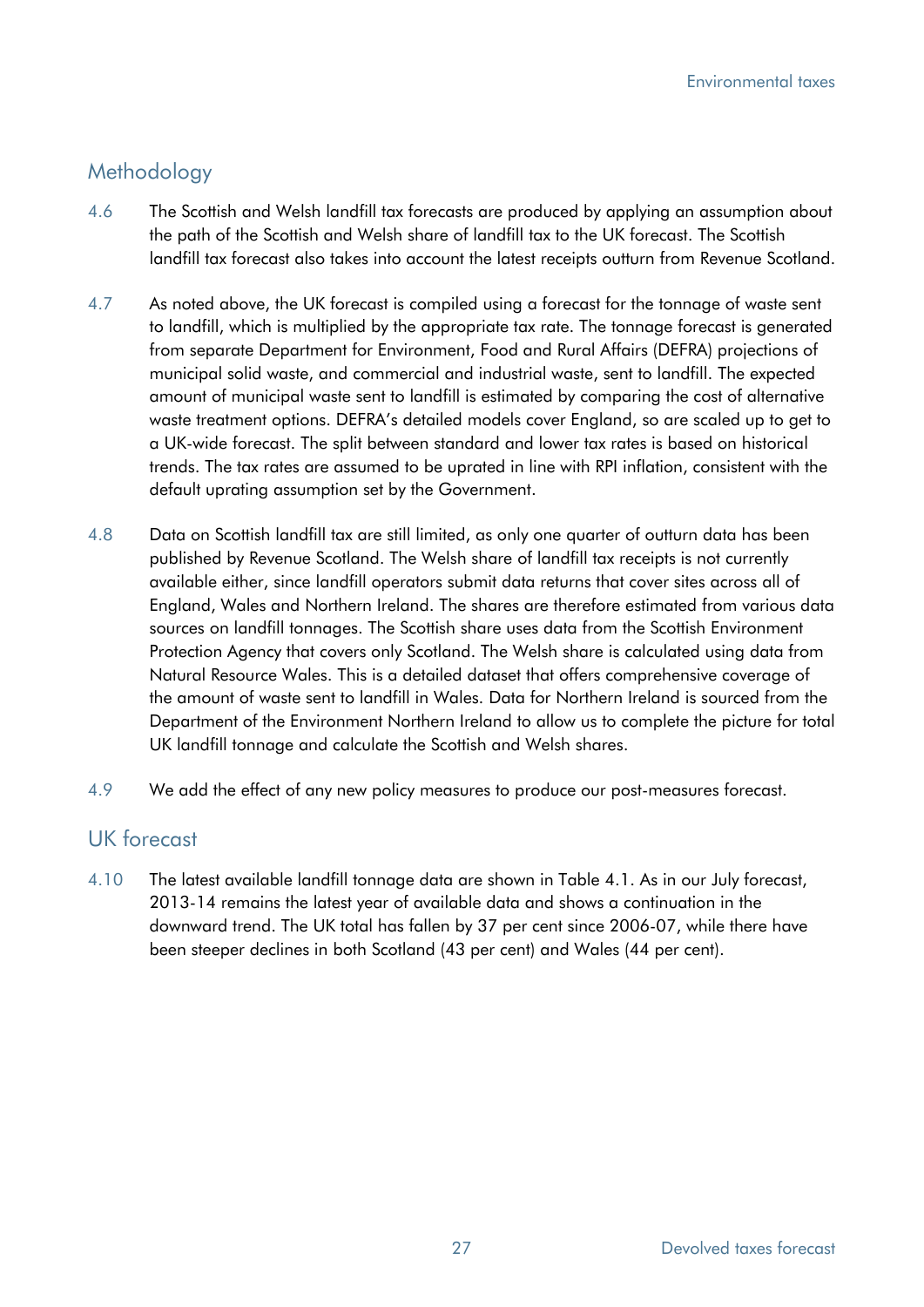|                  |         |         |         | Tonnes (million)     |         |         |         |         |
|------------------|---------|---------|---------|----------------------|---------|---------|---------|---------|
|                  | 2006-07 | 2007-08 | 2008-09 | 2009-10              | 2010-11 | 2011-12 | 2012-13 | 2013-14 |
| England          | 63.9    | 59.0    | 51.4    | 43.9                 | 43.8    | 44.0    | 41.6    | 41.0    |
| Scotland         | 7.1     | 7.0     | 5.7     | 4.7                  | 4.6     | 4.6     | 4.4     | 4.1     |
| Wales            | 3.8     | 3.1     | 2.8     | 2.5                  | 2.3     | 2.2     | 2.2     | 2.1     |
| Northern Ireland | 1.5     | 1.4     | 1.3     | 1.2                  | 1.1     | 1.0     | 0.9     | 0.8     |
| UK               | 76.3    | 70.5    | 61.2    | 52.2                 | 51.8    | 51.8    | 49.1    | 48.1    |
|                  |         |         |         | Per cent of UK total |         |         |         |         |
| Scotland         | 9.4     | 9.9     | 9.4     | 8.9                  | 8.8     | 8.9     | 8.9     | 8.4     |
| Wales            | 5.0     | 4.4     | 4.6     | 4.7                  | 4.4     | 4.2     | 4.4     | 4.4     |

#### Table 4.1: Landfill tonnage in the UK

4.11 The UK landfill tax forecast in Table 4.2 has been revised up in the near term since July and down from 2017-18 onwards. That reflects updated DEFRA projections of local authority waste sent to landfill. There is one landfill tax policy measure at the Autumn Statement that will apply in England, Wales and Northern Ireland: the reform to the landfill communities fund, which has raised the UK-wide forecast by £20 million a year from 2016-17 onwards.

## Table 4.2: UK landfill tax forecast

|                   | $£$ million |         |         |         |         |         |         |  |  |  |  |
|-------------------|-------------|---------|---------|---------|---------|---------|---------|--|--|--|--|
|                   | 2014-15     | 2015-16 | 2016-17 | 2017-18 | 2018-19 | 2019-20 | 2020-21 |  |  |  |  |
| <b>July 2015</b>  | 1122        | 1059    | 990     | 974     | 1008    | 1084    | l 156   |  |  |  |  |
| November 2015     | 1125        | 1077    | 1006    | 925     | 924     | 979     | 1081    |  |  |  |  |
| <b>Difference</b> |             | 18      | 16      | $-49$   | -84     | $-106$  | -74     |  |  |  |  |

## Scottish landfill tax receipts outturn

4.12 Since our July forecast, the first receipts outturn for Scottish landfill tax has been released by Revenue Scotland. Scottish landfill tax receipts were £37 million from April to June 2015 (monthly data are unavailable). In July we forecast receipts would total £94 million in 2015- 16. As there is no particular seasonal pattern in landfill receipts that would suggest the first quarter of the fiscal year should account for significantly more than a quarter of full-year receipts, our July forecast appears to have been an underestimate.

## Scottish forecast

- 4.13 The forecast for Scottish landfill tax in Table 4.3 has revised up considerably to reflect higher than expected receipts so far in 2015-16. Receipts are now forecast to be £140 million in 2015-16. That increase has been pushed through the rest of the forecast. Our new estimates imply a larger share of receipts for Scotland (13 per cent) than the overall share of waste tonnage sent to landfill shown in Table 4.1. This was a possibility we noted in July when considering why our 2015-16 estimate in that forecast was considerably lower than the £118 million included in the Scottish Government's Draft Budget.
- 4.14 This forecast has not taken into account the aspirations of the Scottish Government to reduce landfill tonnage more rapidly than in England. If this aspiration can be translated to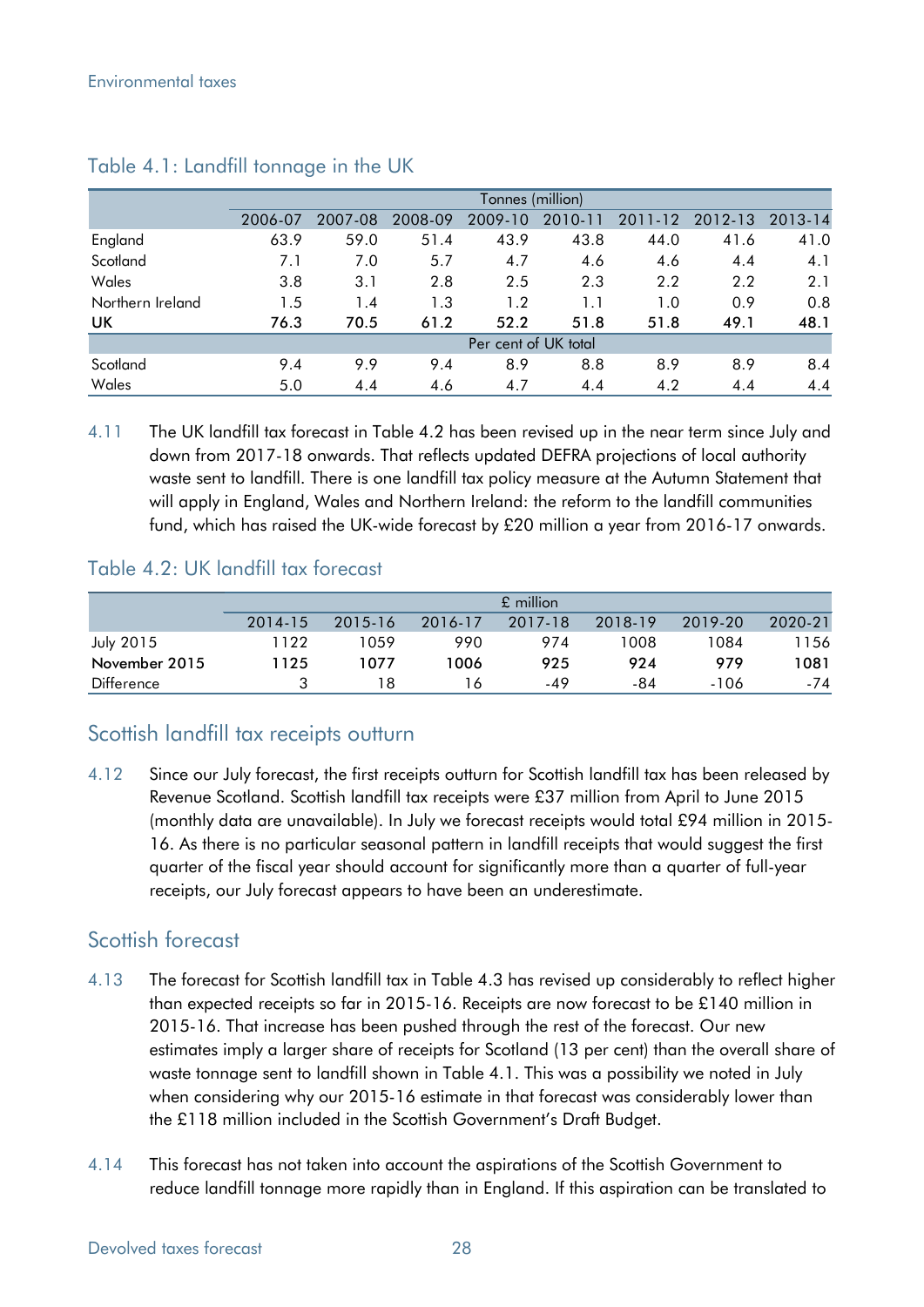a firm policy target with relevant supporting analysis we can then consider it for the forecast. For now it is noted as a fiscal risk.

#### Table 4.3: Scottish landfill tax forecast

|                  |         | $£$ million |         |         |         |         |  |  |  |  |  |
|------------------|---------|-------------|---------|---------|---------|---------|--|--|--|--|--|
|                  | 2015-16 | 2016-17     | 2017-18 | 2018-19 | 2019-20 | 2020-21 |  |  |  |  |  |
| <b>July 2015</b> | 94      | 88          | 87      | 90      | 96      | 103     |  |  |  |  |  |
| November 2015    | 140     | 131         | 120     | 120     | 127     | 140     |  |  |  |  |  |
| Difference       | 46      | 43          | 33      | 30      | 31      | 38      |  |  |  |  |  |

## Welsh forecast

- 4.15 The Welsh landfill tax forecast in Table 4.4 moves in line with our UK forecast. The main change is a small fall in the assumed Welsh share of UK receipts to reflect the higher Scottish share described above. For 2015-16 Wales is now assumed to account for 4.3 per cent of the UK's landfill tax receipts from 2015-16 onwards. Relative to our July forecast, receipts are lower by up to £7 million a year. The fall from £50 million in 2014-15 to £39 million in 2017-18 before rising to £46 million in 2020-21. Applying the estimated Welsh share to the costing of the landfill communities fund measure adds less than £1 million a year to our Welsh landfill tax forecast.
- 4.16 Once again, this forecast does not make allowance for the Welsh Government's aspiration to reduce landfill tonnage at a faster pace than in England. If this can be converted to a firm policy target with relevant supporting analysis we can then consider it for the forecast. For now it is noted as a fiscal risk.

|                  |         | $£$ million              |         |         |         |                |         |  |  |  |  |  |
|------------------|---------|--------------------------|---------|---------|---------|----------------|---------|--|--|--|--|--|
|                  | 2014-15 | 2015-16                  | 2016-17 | 2017-18 | 2018-19 | 2019-20        | 2020-21 |  |  |  |  |  |
| <b>July 2015</b> | 50      | 4/                       | 44      | 43      | 45      | 48             | 51      |  |  |  |  |  |
| November 2015    | 50      | 46                       | 43      | 39      | 39      | 42             | 46      |  |  |  |  |  |
| Difference       |         | $\overline{\phantom{0}}$ | - 1     | -4      | -6      | $\blacksquare$ | -5      |  |  |  |  |  |

## Table 4.4: Welsh landfill tax forecast

# **Aggregates levy**

## Trends in UK aggregates levy receipts

4.17 The aggregates levy is a tax on the commercial exploitation in the UK of rock, sand and gravel. It is due from any business that quarries, dredges or imports these products. The levy came into effect in 2002. Our forecast for UK aggregates levy is driven by the tax base (the volume of aggregates exploited) and the effective tax rate that will be paid (largely driven by policy decisions on the rates paid, but also by the composition of the tax base as some aggregates are relieved or exempt from the levy). The tax base represents the main source of uncertainty in the forecast.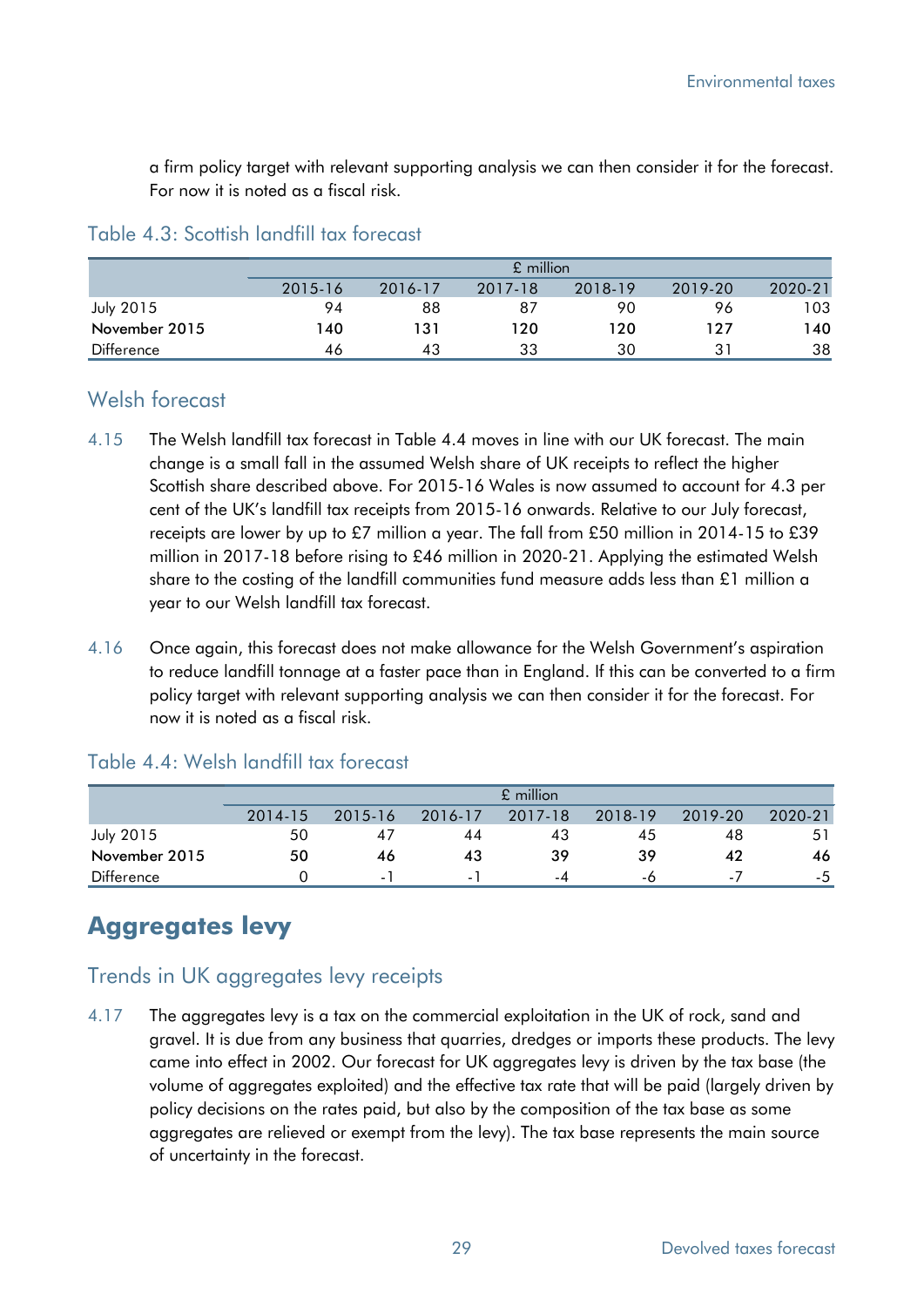#### Environmental taxes

4.18 Since aggregates are largely an input into broader economic activity, we would expect the growth in the tax base to be associated with GDP growth. And since the tax is paid on the volume of aggregates (per tonne), the relationship should be with real GDP. As Chart 4.3 shows, that relationship has been one of relatively stable volumes of aggregates per unit of real GDP, with a shift in the level during the late 2000s recession that has persisted. Since the aggregates levy was introduced, output in absolute terms was relatively stable during the pre-crisis period, and then fell sharply in 2009-10. It was relatively stable again until 2012- 13, but recently updated data suggest it has picked up again since then.



Chart 4.3: UK aggregates output relative to economic activity

4.19 As Chart 4.4 shows, aggregates levy receipts fell significantly after 2008-09 but have now returned to their pre-crisis levels. The increases in the rate per tonne in 2008-09 and 2009- 10 were not sufficient to offset the fall in the tax base in 2009-10. With the rate per tonne frozen in recent years, receipts have been lifted by the pick-up in economic activity.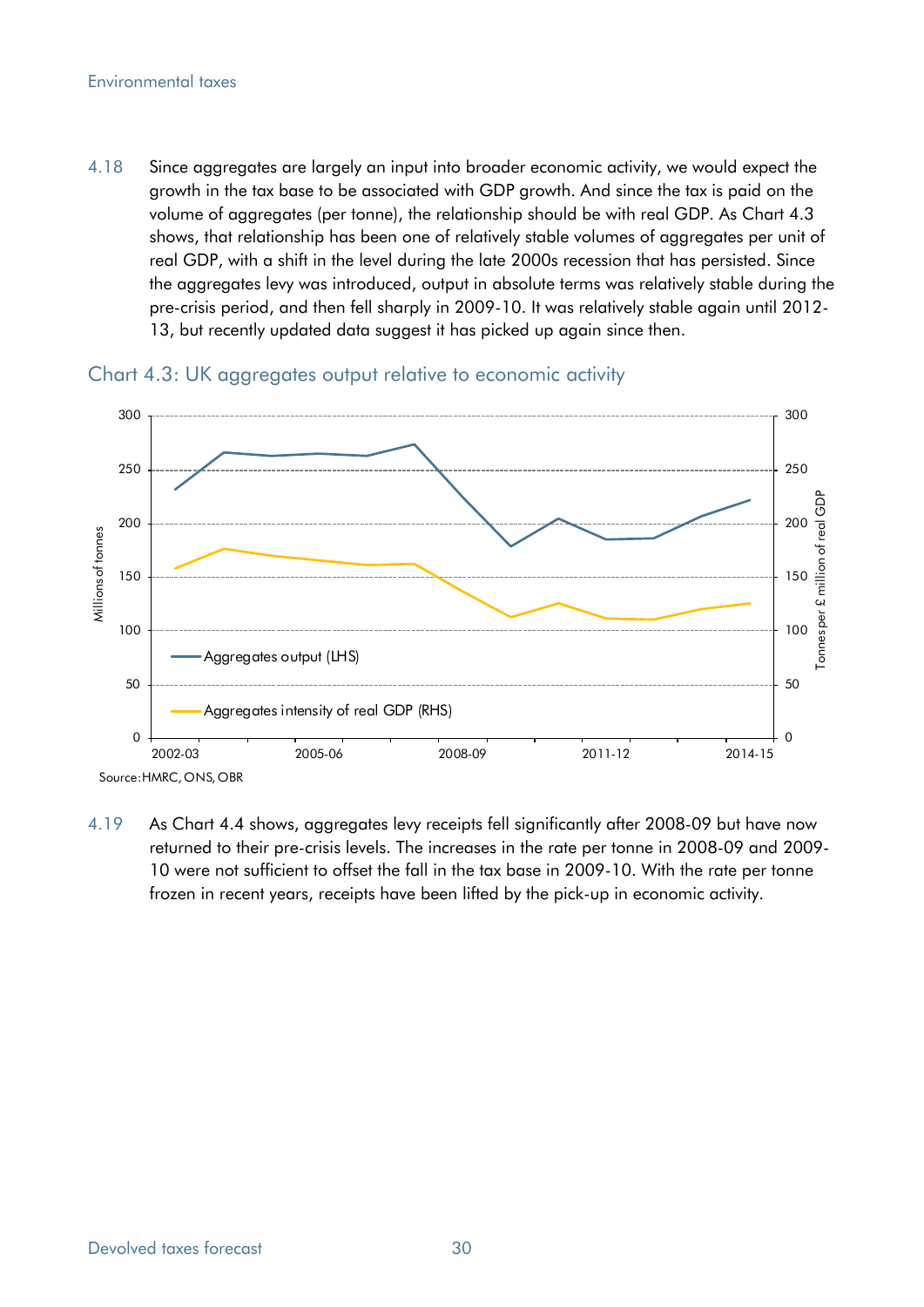

Chart 4.4: UK aggregates levy rate and receipts

## Scottish and Welsh rates

4.20 The Government has committed to keeping the devolution of aggregates levy to Scotland and Wales under review. It intends, subject to the resolution of a legal challenge in the European courts, to devolve this tax in the future.

# **Methodology**

- 4.21 The UK forecast is generated from a projection of the tax base multiplied by the tax rate. An econometric model relates the sales of primary aggregates to construction sector growth. The model also allows for the usage of recycled aggregates to increase over time and for substitution away from the extraction of primary aggregates. The tax rate is assumed to be uprated in line with RPI inflation, consistent with the default uprating assumption set by the Government.
- 4.22 To produce Scottish and Welsh aggregates levy forecasts, we apply our assumptions for their respective shares to the UK receipts forecast. These shares are estimated using data on the Scottish and Welsh share of aggregates production from the United Kingdom Mineral Yearbook 2013, which are shown in Table 4.5.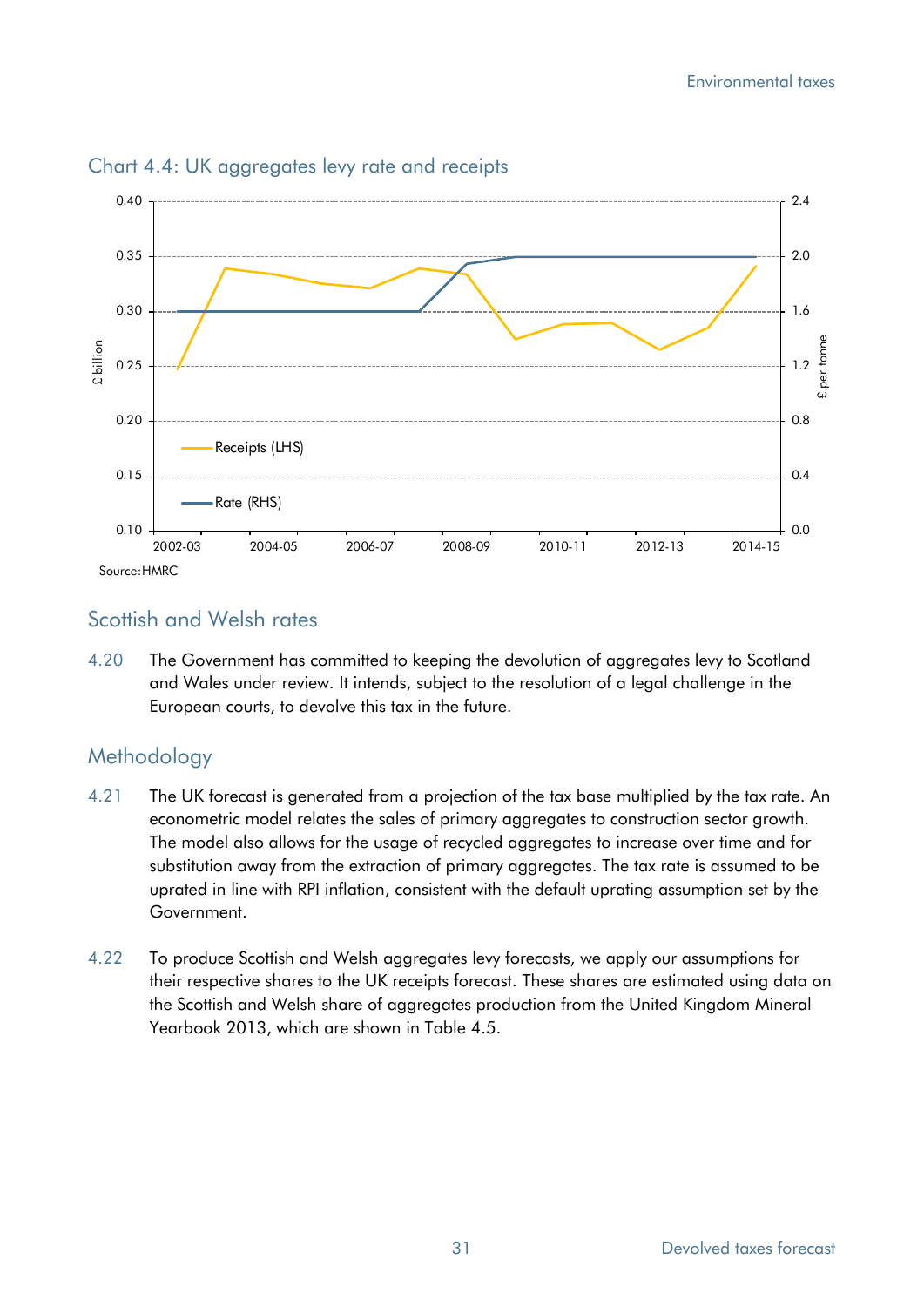|                  |         |         |         | Tonnes (million)     |         |         |         |
|------------------|---------|---------|---------|----------------------|---------|---------|---------|
|                  | 2007-08 | 2008-09 | 2009-10 | 2010-11              | 2011-12 | 2012-13 | 2013-14 |
| England          | 140.1   | 136.8   | 106.2   | 95.4                 | 104.8   | 95.9    | 97.9    |
| Scotland         | 37.2    | 32.3    | 28.4    | 28.6                 | 27.5    | 24.8    | 22.1    |
| Wales            | 20.8    | 18.0    | 12.2    | 12.6                 | 13.6    | 12.3    | 12.9    |
| Northern Ireland | 6.7     | 5.3     | 4.8     | 3.9                  | 20.0    | 18.4    | 18.4    |
| UK               | 204.8   | 192.5   | 151.6   | 140.5                | 165.9   | 151.3   | 151.3   |
|                  |         |         |         | Per cent of UK total |         |         |         |
| Scotland         | 18.2    | 16.8    | 18.7    | 20.3                 | 16.6    | 16.4    | 14.6    |
| Wales            | 10.2    | 9.4     | 8.1     | 9.0                  | 8.2     | 8.1     | 8.5     |

#### Table 4.5: Aggregates tonnage in the UK

4.23 Finally, we add the Scottish and Welsh element of any policy measures to produce the postmeasures forecast.

## UK forecast

4.24 Table 4.5 shows that the decline in aggregates tonnage across the UK since 2007-08 has been 26 per cent. The decline has been significantly greater in Scotland (33 per cent) and Wales (41 per cent). An important element of the UK forecast is the result of a European Commission ruling that permitted the reinstatement of aggregates levy exemptions from 2015-16. Those exemptions help to explain the drop in receipts between 2014-15 and 2015-16. Relative to our July forecast, stronger than expected cash receipts has led to a higher estimate for 2014-15 accrued receipts, which is reflected in other years of the forecast. There are no aggregates levy policy measures in this Autumn Statement.

## Table 4.6: UK aggregates levy forecast

|                   |         | $£$ million |         |         |         |         |         |  |  |  |  |  |
|-------------------|---------|-------------|---------|---------|---------|---------|---------|--|--|--|--|--|
|                   | 2014-15 | 2015-16     | 2016-17 | 2017-18 | 2018-19 | 2019-20 | 2020-21 |  |  |  |  |  |
| <b>July 2015</b>  | 352     | 314         | 335     | 340     | 343     | 346     | 349     |  |  |  |  |  |
| November 2015     | 357     | 334         | 343     | 368     | 363     | 366     | 370     |  |  |  |  |  |
| <b>Difference</b> | д.      | 20          |         | 28      | 20      | 20      | 21      |  |  |  |  |  |

## Scottish forecast

4.25 Table 4.5 shows that the Scottish share of UK aggregates tonnage is relatively high at around 15 to 20 per cent of the UK total. For this forecast we have held the Scottish share constant at 14.6 per cent, reflecting the latest view on the Scottish share of receipts. Movements in the Scottish forecast therefore follow the UK forecast very closely. Receipts drop to £49 million in 2015-16 due to the reinstatement of levy exemptions before steadily rising to £54 million in 2020-21.